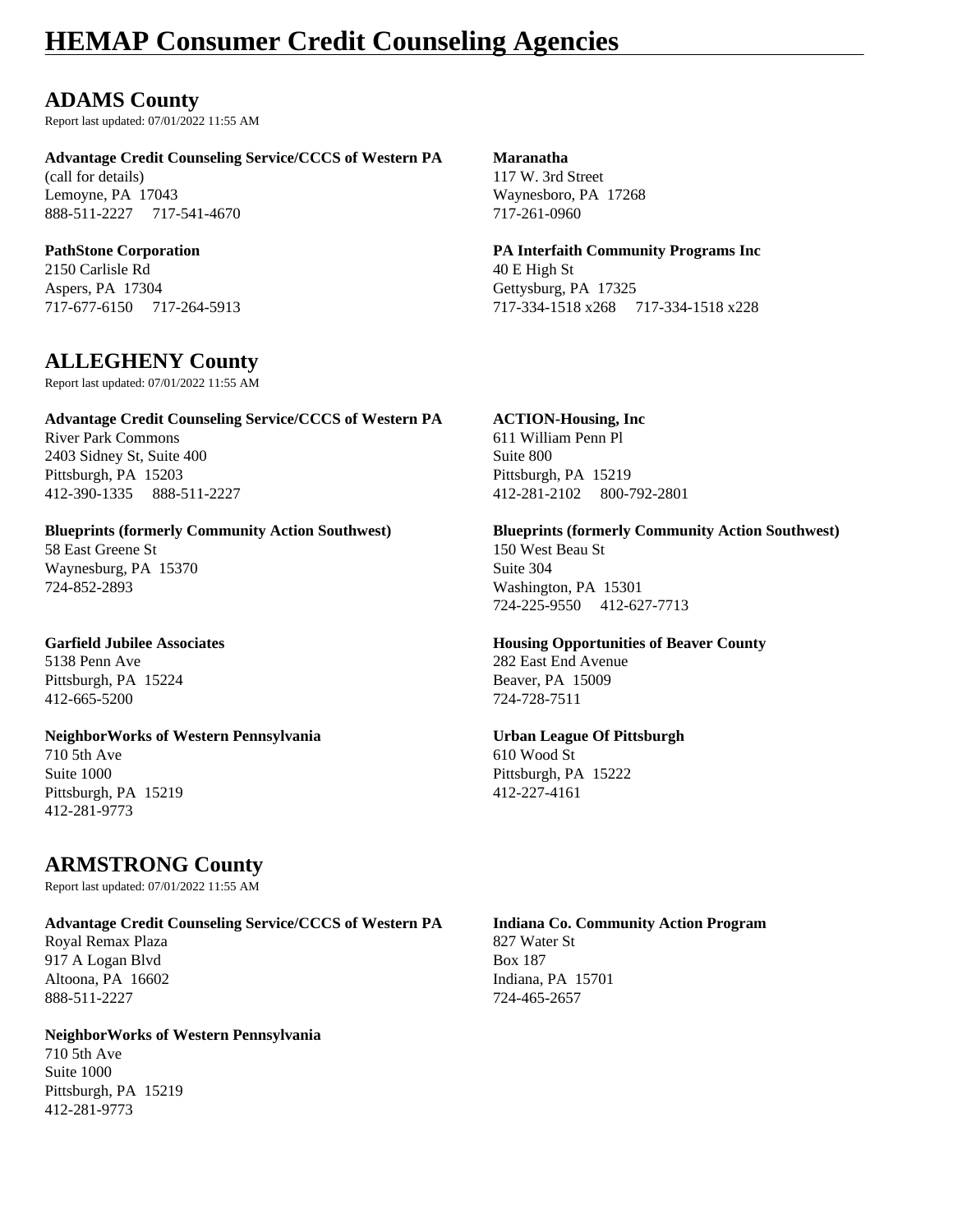### **BEAVER County**

Report last updated: 07/01/2022 11:55 AM

611 William Penn Pl 282 East End Avenue Suite 800 Beaver, PA 15009 Pittsburgh, PA 15219 724-728-7511 412-281-2102 800-792-2801

#### **NeighborWorks of Western Pennsylvania**

710 5th Ave Suite 1000 Pittsburgh, PA 15219 412-281-9773

### **BEDFORD County**

Report last updated: 07/01/2022 11:55 AM

#### **Advantage Credit Counseling Service/CCCS of Western PA**

Royal Remax Plaza 917 A Logan Blvd Altoona, PA 16602 888-511-2227

### **BERKS County**

Report last updated: 07/01/2022 11:55 AM

247 North Fifth St 1337 East Fifth St Reading, PA 19601 Bethlehem, PA 18015

#### **Schuylkill Community Action**

225 N. Centre St Pottsville, PA 17901 570-622-1995

### **BLAIR County**

Report last updated: 07/01/2022 11:55 AM

### **Advantage Credit Counseling Service/CCCS of Northeastern PA Advantage Credit Counseling Service/CCCS of Western PA**

(call for details) Royal Remax Plaza State College, PA 16801 917 A Logan Blvd 888-511-2227 Altoona, PA 16602

#### **Blair County Community Action Agency**

2100 6th Ave, Suite 102 PO Box 1833 Altoona, PA 16602 814-946-3651

# **ACTION-Housing, Inc Housing Opportunities of Beaver County**

## **Budget Counseling Center Community Action Committee of the Lehigh Valley**

610-375-7866 610-376-6571 610-691-5620 484-893-1036

888-511-2227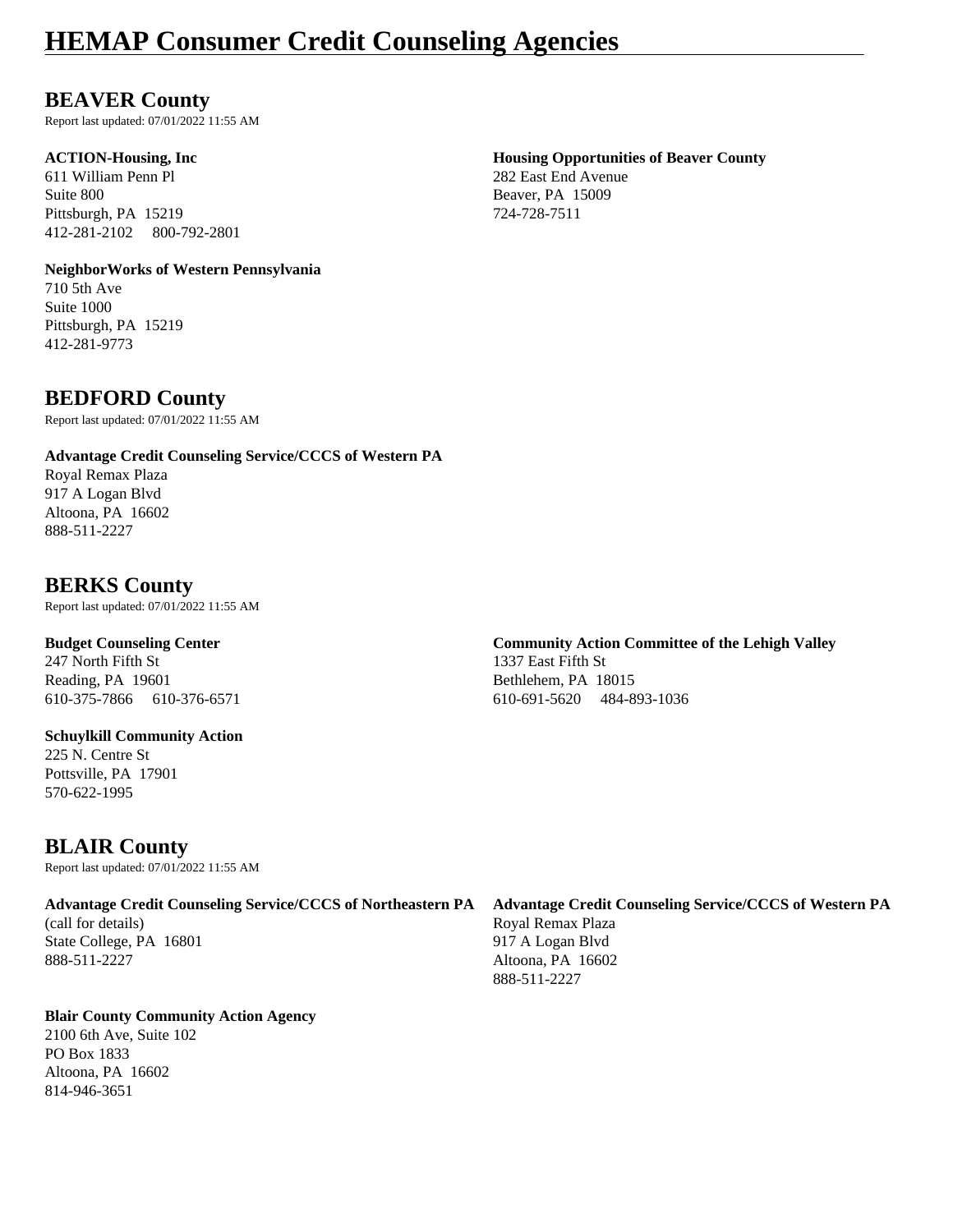### **BRADFORD County**

Report last updated: 07/01/2022 11:55 AM

401 Laurel St (call for details)

888-511-2227 888-511-2227

**PA Interfaith Community Programs Inc. Trehab Center of Northeastern PA** 630 Lincoln St 147 Oak Ridge Dr Milton, PA 17847 Towanda, PA 18848 570-742-3399 717-314-1518 x228 570-265-6133 800-982-4045

### **BUCKS County**

Report last updated: 07/01/2022 11:55 AM

**Affordable Housing Centers of PA American Credit Alliance** 846 North Broad St 2 South Delmorr Ave 1st Floor Morrisville, PA 19067 Philadelphia, PA 19130 215-295-7195 215-765-1221

**American Credit Counseling Institute (ACCI) Clarifi** 603 Swede St 1060 Kings Highway North Norristown, PA 19401 Suite 315 888-212-6741 Cherry Hill, NJ 08034

**Clarifi Clarifi** Wilmington, DE 19805 Burlington, NJ 08016 215-563-5665 800-989-2227

**Clarifi/CCCS of Delaware Valley Clarifi/CCCS of Delaware Valley** 1608 Walnut St 770 E Market St 10th Floor Suite 190 Philadelphia, PA 19107 West Chester, PA 19382 215-563-5665 215-563-5665

**Clarifi/CCCS of Delaware Valley Clarifi/CCCS of Delaware Valley** 7340 Jackson St 101 Greenwood Ave Philadelphia, PA 19136 Suite 340 215-563-5665 Jenkintown, PA 19046

**Clarifi/CCCS of Delaware Valley Clarifi/CCCS of Delaware Valley** 1410 West Erie Ave 100 Levittown Pkwy Office #122 2nd Floor Philadelphia, PA 19140 Levittown, PA 19054 215-563-5665 215-563-5665

**Community Action Committee of the Lehigh Valley Credit Counseling Center** 1337 East Fifth St 832 Second Street Pk Bethlehem, PA 18015 Richboro, PA 18954 610-691-5620 484-893-1036 215-348-8003 877-900-4222

### **Advantage Credit Counseling Service/CCCS of Northeastern PA Advantage Credit Counseling Service/CCCS of Northeastern PA**

Pittston, PA 18640 Williamsport, PA 17701

215-563-5665

710 N Lincoln St YMCA of Burlington & Camden Counties Unit 118 302 Commerce Square Blvd

215-563-5665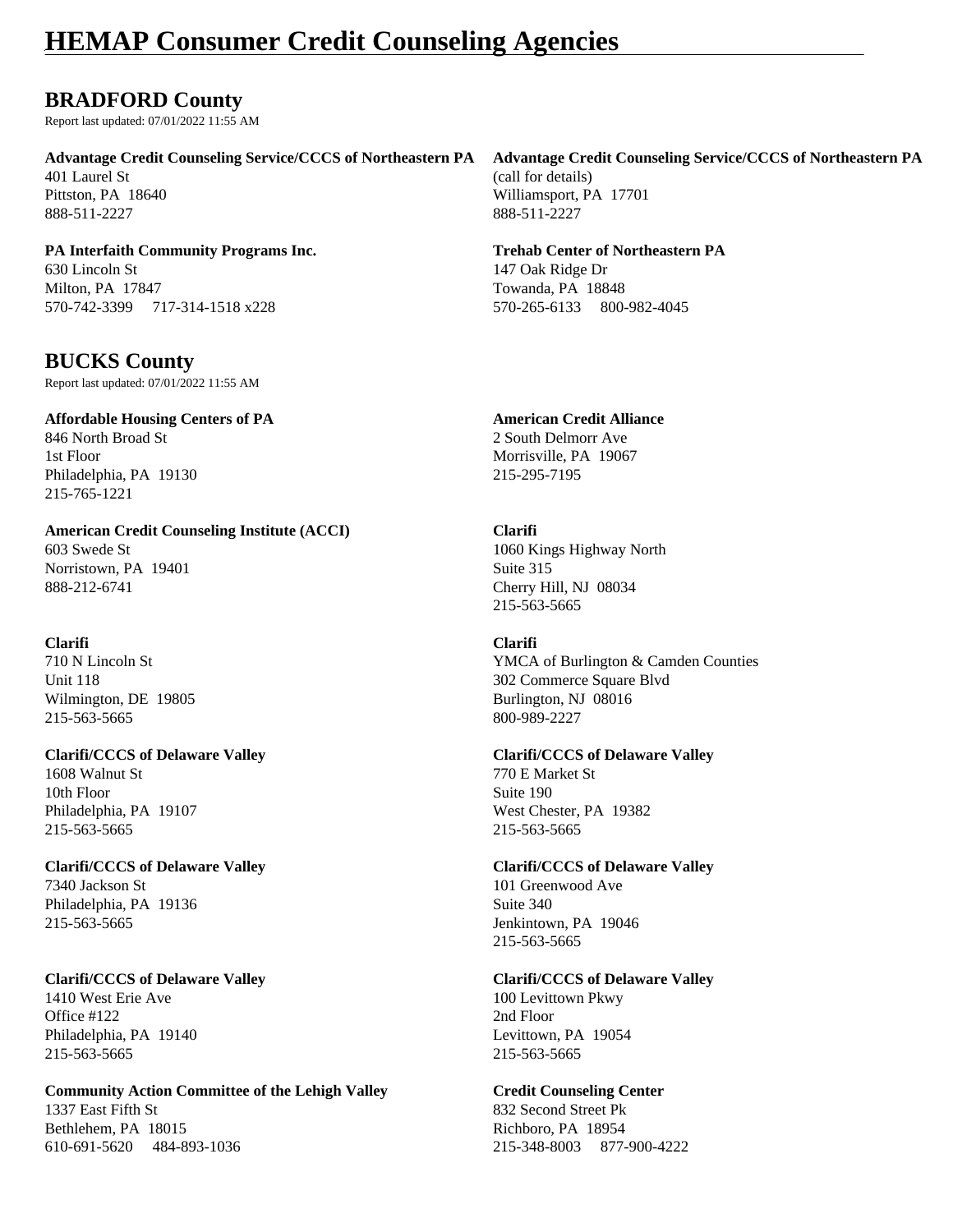### **BUCKS County (Continued...)**

Report last updated: 07/01/2022 11:55 AM

11 Welden Drive 208 Levittown Parkway Suite 200 Levittown, PA 19054 215-348-8003 877-900-4222

#### **Diversified Community Services - Dixon House HACE**

1920 South 20th St 167 W Allegheny Ave Philadelphia, PA 19145 2nd Floor 215-336-3511 Philadelphia, PA 19140

4907 Frankford Ave 4225 Chestnut St 215-437-7867 215-386-1298

### **New Kensington Community Development Corp Northwest Counseling Service**

2771 Ruth St 6521 North Broad St 215-427-0350

#### **Urban League of Philadelphia**

121 S Broad St 9th Floor Philadelphia, PA 19107 215-985-3220

### **BUTLER County**

Report last updated: 07/01/2022 11:55 AM

#### **Advantage Credit Counseling Service/CCCS of Western PA ACTION-Housing, Inc**

River Park Commons 611 William Penn Pl 2403 Sidney St, Suite 400 Suite 800 Pittsburgh, PA 15203 Pittsburgh, PA 15219 412-390-1335 888-511-2227 412-281-2102 800-792-2801

#### **Butler County Homeownership Program under NeighborWorks of Western Pennsylvania**

direction of Housing Authority of Butler County 710 5th Ave 114 Woody Dr Suite 1000 Butler, PA 16001 Pittsburgh, PA 15219 724-287-6797 412-281-9773

### **CAMBRIA County**

Report last updated: 07/01/2022 11:55 AM

#### **Advantage Credit Counseling Service/CCCS of Western PA Indiana Co. Community Action Program**

Royal Remax Plaza **827 Water St** 917 A Logan Blvd Box 187 Altoona, PA 16602 Indiana, PA 15701 888-511-2227 724-465-2657

### **Credit Counseling Center Credit Counseling Center**

Doylestown, PA 18901 215-348-8003 877-900-4222

215-426-8025

### **HACE Intercultural Family Services, Inc.**

Philadelphia, PA 19124 Philadelphia, PA 19104

Ste 1 Philadelphia, PA 19126 Philadelphia, PA 19134 215-324-7500 215-275-3444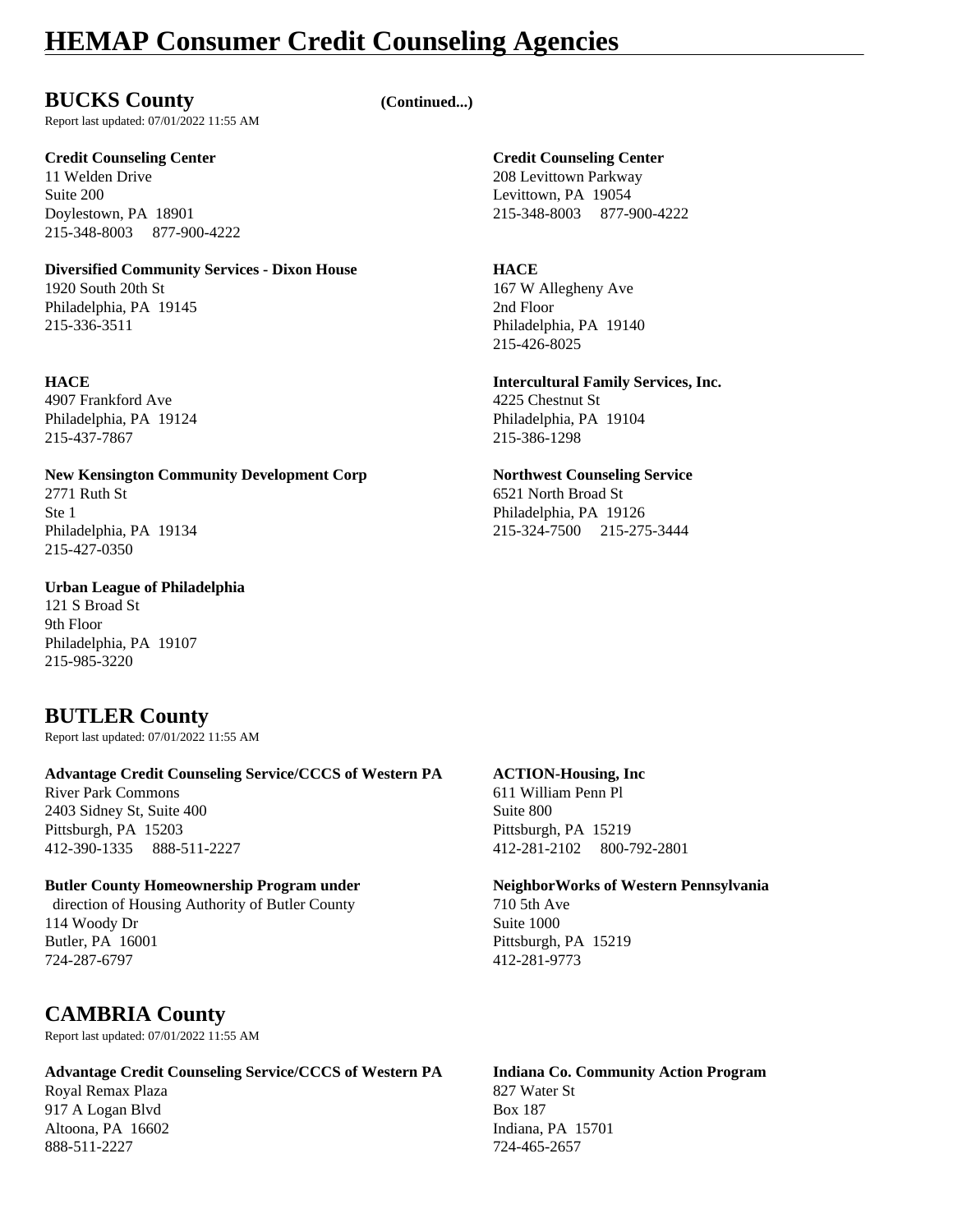### **CAMERON County**

Report last updated: 07/01/2022 11:55 AM

#### **Advantage Credit Counseling Service/CCCS of Northeastern PA**

(call for details) State College, PA 16801 888-511-2227

### **CARBON County**

Report last updated: 07/01/2022 11:55 AM

**Advantage Credit Counseling Service/CCCS of Northeastern PA Commission on Economic Opportunity - Luzerne Co.** 401 Laurel St 165 Amber Ln Pittston, PA 18640 Wilkes-Barre, PA 18702 888-511-2227 570-826-0510 x216 800-822-0359

**Community Action Committee of the Lehigh Valley Schuylkill Community Action** 1337 East Fifth St 225 N. Centre St Bethlehem, PA 18015 Pottsville, PA 17901 610-691-5620 484-893-1036 570-622-1995

### **CENTRE County**

Report last updated: 07/01/2022 11:55 AM

(call for details) (call for details) State College, PA 16801 Williamsport, PA 17701<br>888-511-2227 888-511-2227

**Advantage Credit Counseling Service/CCCS of Western PA Community Progress Council** Royal Remax Plaza 226 E. College Ave 917 A Logan Blvd York, PA 17403 Altoona, PA 16602 717-846-4600 888-511-2227

630 Lincoln St THE HOME Foundation Milton, PA 17847 226 E Nittany Ave 570-742-3399 717-314-1518 x228 State College, PA 16801

### **CHESTER County**

Report last updated: 07/01/2022 11:55 AM

846 North Broad St 603 Swede St 1st Floor Norristown, PA 19401 Philadelphia, PA 19130 888-212-6741 215-765-1221

#### **APM - Association of Puerto Ricans on the March Budget Counseling Center**

600 W Diamond St 247 North Fifth St Philadelphia, PA 19122 Reading, PA 19601

**Advantage Credit Counseling Service/CCCS of Northeastern PA Advantage Credit Counseling Service/CCCS of Northeastern PA** 888-511-2227 888-511-2227

**PA Interfaith Community Programs Inc. Temporary Housing Foundation operating as**

814-954-4215 814-933-8471

**Affordable Housing Centers of PA American Credit Counseling Institute (ACCI)**

215-235-6070 610-375-7866 610-376-6571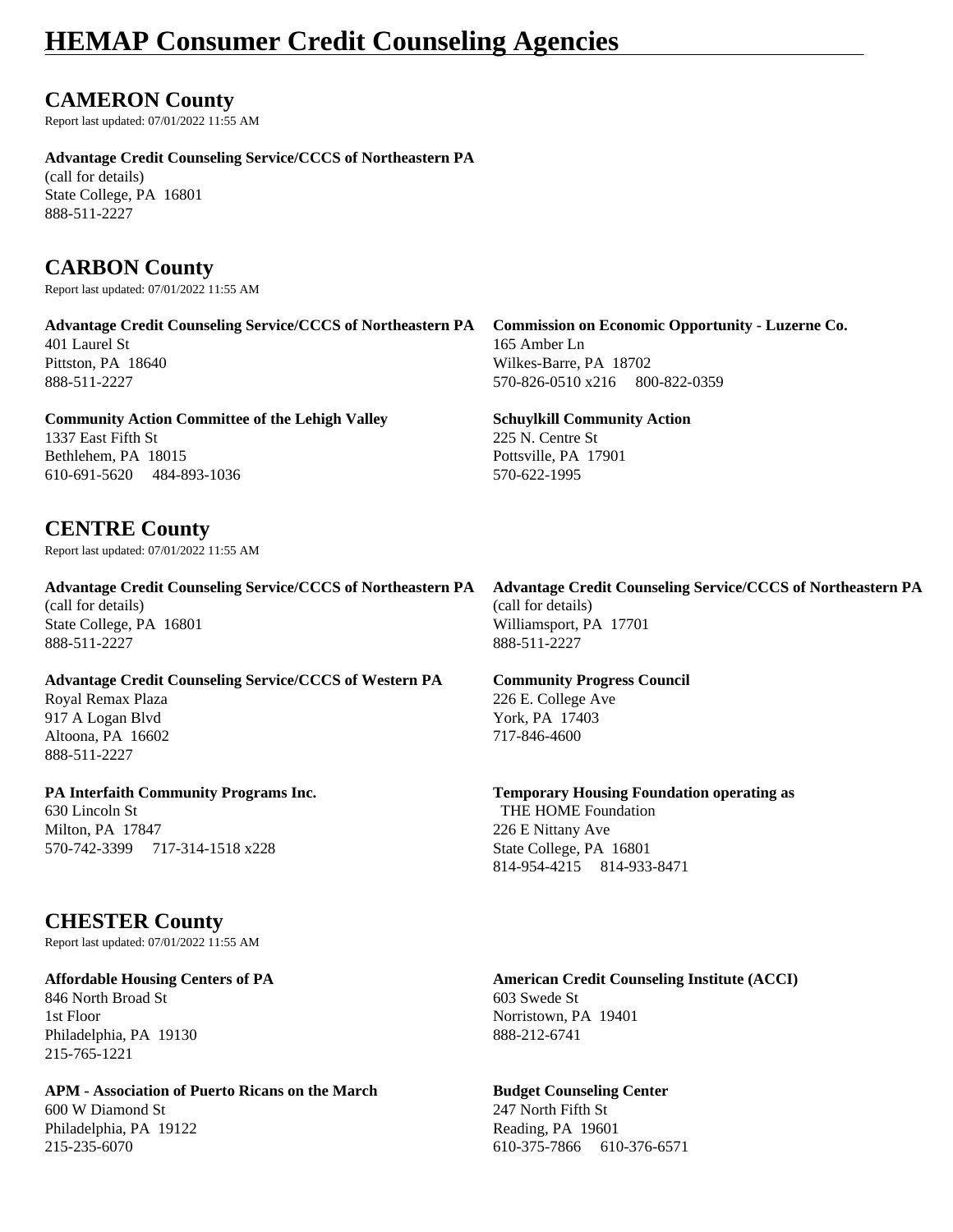### **CHESTER County (Continued...)**

Report last updated: 07/01/2022 11:55 AM

#### **Clarifi Clarifi** 1060 Kings Highway North 710 N Lincoln St Suite 315 Unit 118 Cherry Hill, NJ 08034 Wilmington, DE 19805 215-563-5665 215-563-5665

**Clarifi Clarifi** YMCA of Burlington & Camden Counties 8600 West Chester Pike 302 Commerce Square Blvd<br>Burlington, NJ 08016 Upper Da 800-989-2227 215-563-5665

1608 Walnut St 770 E Market St 10th Floor Suite 190 Philadelphia, PA 19107 West Chester, PA 19382 215-563-5665 215-563-5665

#### **Clarifi/CCCS of Delaware Valley Clarifi/CCCS of Delaware Valley** 7340 Jackson St 101 Greenwood Ave Philadelphia, PA 19136 Suite 340

215-563-5665 Jenkintown, PA 19046

1410 West Erie Ave 100 Levittown Pkwy Office #122 2nd Floor Philadelphia, PA 19140 Levittown, PA 19054 215-563-5665 215-563-5665

### **Diversified Community Services - Dixon House HACE**

Philadelphia, PA 19145 2nd Floor 215-336-3511 Philadelphia, PA 19140

4907 Frankford Ave 4225 Chestnut St Philadelphia, PA 19124 Philadelphia, PA 19104 215-437-7867 215-386-1298

## 302 South Jackson St 2771 Ruth St Media, PA 19063 Ste 1

**Northwest Counseling Service PathStone Corporation** 6521 North Broad St 648 Buena Vista Dr Philadelphia, PA 19126 Kennett Square, PA 19348 215-324-7500 215-275-3444 610-925-5600 717-264-5913

#### **Phila Council For Community Advancement Tabor Community Services, Inc.** 1617 John F Kennedy Blvd 308 E King St Suite 1550 Lancaster, PA 17602 Philadelphia, PA 19103 717-397-5182 800-788-5062 215-567-7803

Upper Darby, PA 19086

#### **Clarifi/CCCS of Delaware Valley Clarifi/CCCS of Delaware Valley**

215-563-5665

#### **Clarifi/CCCS of Delaware Valley Clarifi/CCCS of Delaware Valley**

1920 South 20th St 167 W Allegheny Ave 215-426-8025

### **HACE Intercultural Family Services, Inc.**

### **Media Fellowship House New Kensington Community Development Corp**

610-565-0434 Philadelphia, PA 19134 215-427-0350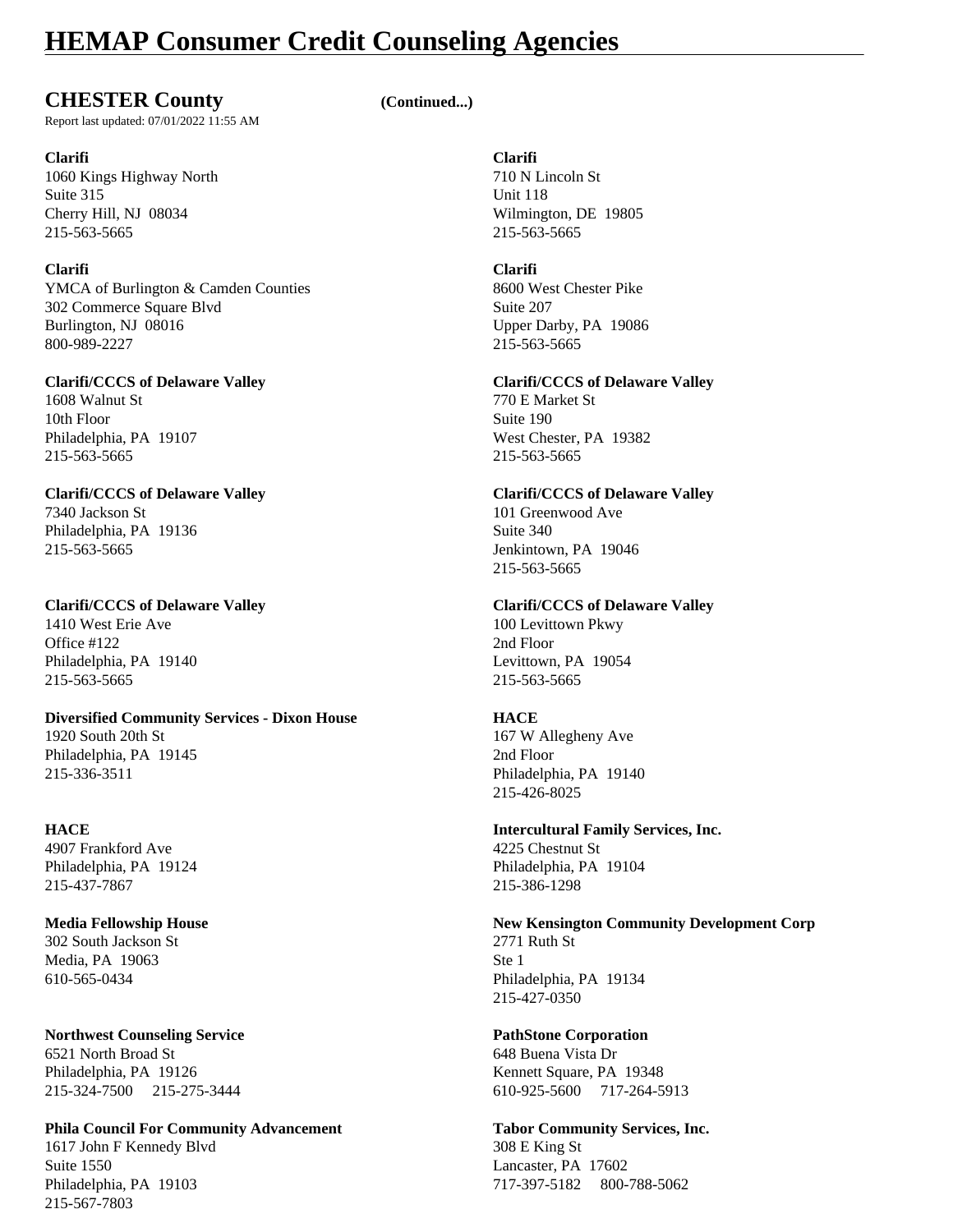**CHESTER County (Continued...)**

Report last updated: 07/01/2022 11:55 AM

**Urban League of Philadelphia**

121 S Broad St 9th Floor Philadelphia, PA 19107 215-985-3220

### **CLARION County**

Report last updated: 07/01/2022 11:55 AM

#### **Advantage Credit Counseling Service/CCCS of Western PA**

River Park Commons 2403 Sidney St, Suite 400 Pittsburgh, PA 15203 412-390-1335 888-511-2227

### **CLEARFIELD County**

Report last updated: 07/01/2022 11:55 AM

**Advantage Credit Counseling Service/CCCS of Northeastern PA Advantage Credit Counseling Service/CCCS of Western PA** (call for details) Royal Remax Plaza State College, PA 16801 917 A Logan Blvd 888-511-2227 Altoona, PA 16602

226 E. College Ave 827 Water St York, PA 17403 Box 187 717-846-4600 Indiana, PA 15701

### **Temporary Housing Foundation operating as**

 THE HOME Foundation 226 E Nittany Ave State College, PA 16801 814-954-4215 814-933-8471

# 888-511-2227

# **Community Progress Council Indiana Co. Community Action Program**

724-465-2657

**CLINTON County** Report last updated: 07/01/2022 11:55 AM

(call for details) (call for details) State College, PA 16801 Williamsport, PA 17701

888-511-2227 888-511-2227

226 E. College Ave 630 Lincoln St York, PA 17403 Milton, PA 17847

**Temporary Housing Foundation operating as** THE HOME Foundation 226 E Nittany Ave State College, PA 16801 814-954-4215 814-933-8471

**Advantage Credit Counseling Service/CCCS of Northeastern PA Advantage Credit Counseling Service/CCCS of Northeastern PA**

**Community Progress Council PA Interfaith Community Programs Inc.** 717-846-4600 570-742-3399 717-314-1518 x228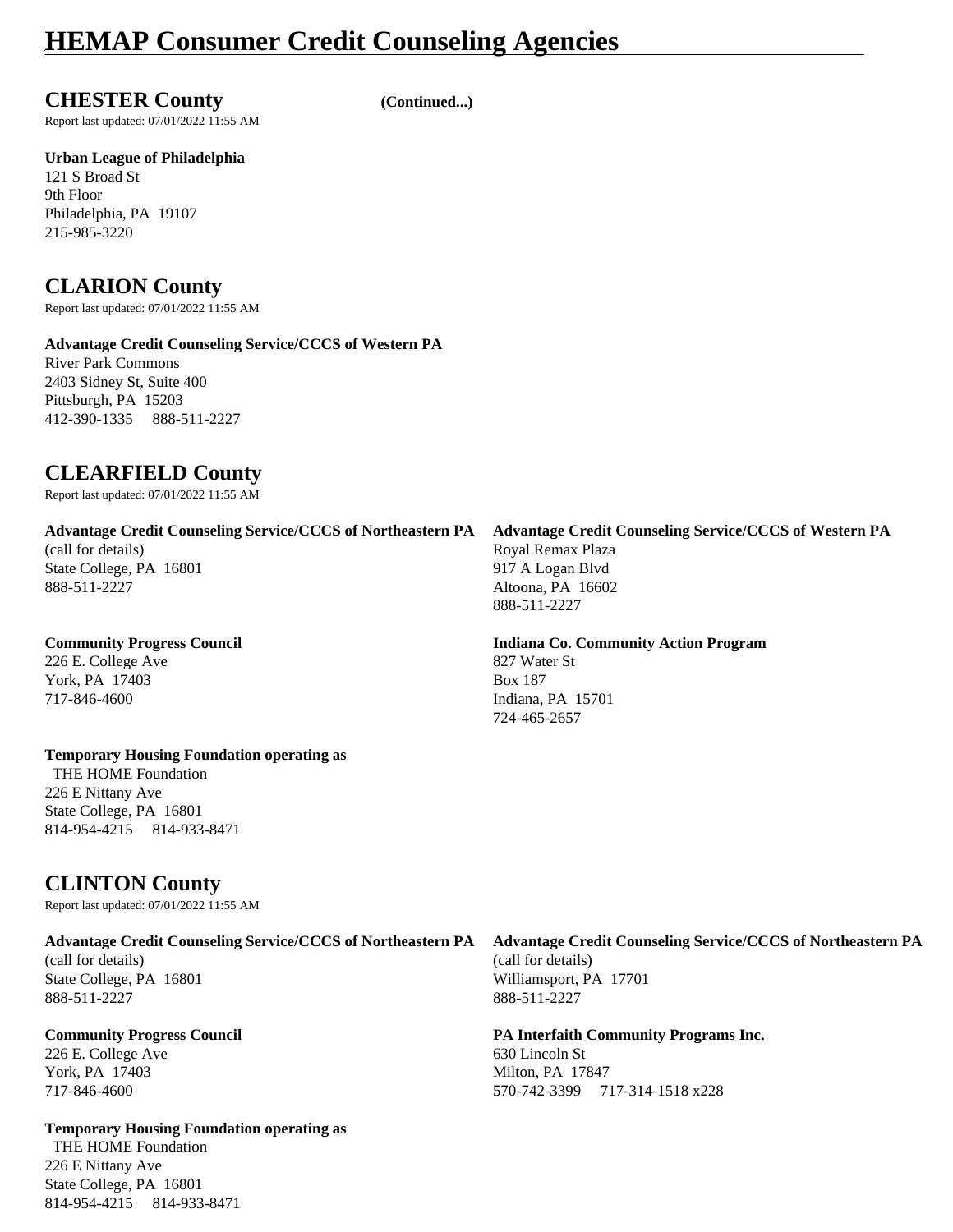### **COLUMBIA County**

Report last updated: 07/01/2022 11:55 AM

**Advantage Credit Counseling Service/CCCS of Northeastern PA Advantage Credit Counseling Service/CCCS of Northeastern PA**

401 Laurel St (call for details) 888-511-2227 888-511-2227

**PA Interfaith Community Programs Inc.** 630 Lincoln St Milton, PA 17847

570-742-3399 717-314-1518 x228

### **CRAWFORD County**

Report last updated: 07/01/2022 11:55 AM

**Advantage Credit Counseling Service/CCCS of Western PA Center for Family Services, Inc.** (call for details) 213 Center St Erie, PA 16509 Meadville, PA 16335 888-511-2227 814-337-8450

#### **Greater Erie Community Action Committee Shenango Valley Urban League, Inc.** 18 West 9th St 601 Indiana Ave Erie, PA 16501 Farrell, PA 16121

814-459-4581 x410 724-981-5310

### **CUMBERLAND County**

Report last updated: 07/01/2022 11:55 AM

**Advantage Credit Counseling Service/CCCS of Western PA Maranatha** (call for details) 117 W. 3rd Street Lemoyne, PA 17043 Waynesboro, PA 17268 888-511-2227 717-541-4670 717-261-0960

1625 North Front St 450 Cleveland Ave 717-234-6616 717-264-5913

**PA Interfaith Community Programs Inc** 40 E High St Gettysburg, PA 17325 717-334-1518 x268 717-334-1518 x228

### **DAUPHIN County**

Report last updated: 07/01/2022 11:55 AM

**Advantage Credit Counseling Service/CCCS of Western PA PathStone Corporation** (call for details) 1625 North Front St Lemoyne, PA 17043 Harrisburg, PA 17102

#### **PathStone Corporation PathStone Corporation**

Harrisburg, PA 17102 Chambersburg, PA 17201

888-511-2227 717-541-4670 717-234-6616

Pittston, PA 18640 Williamsport, PA 17701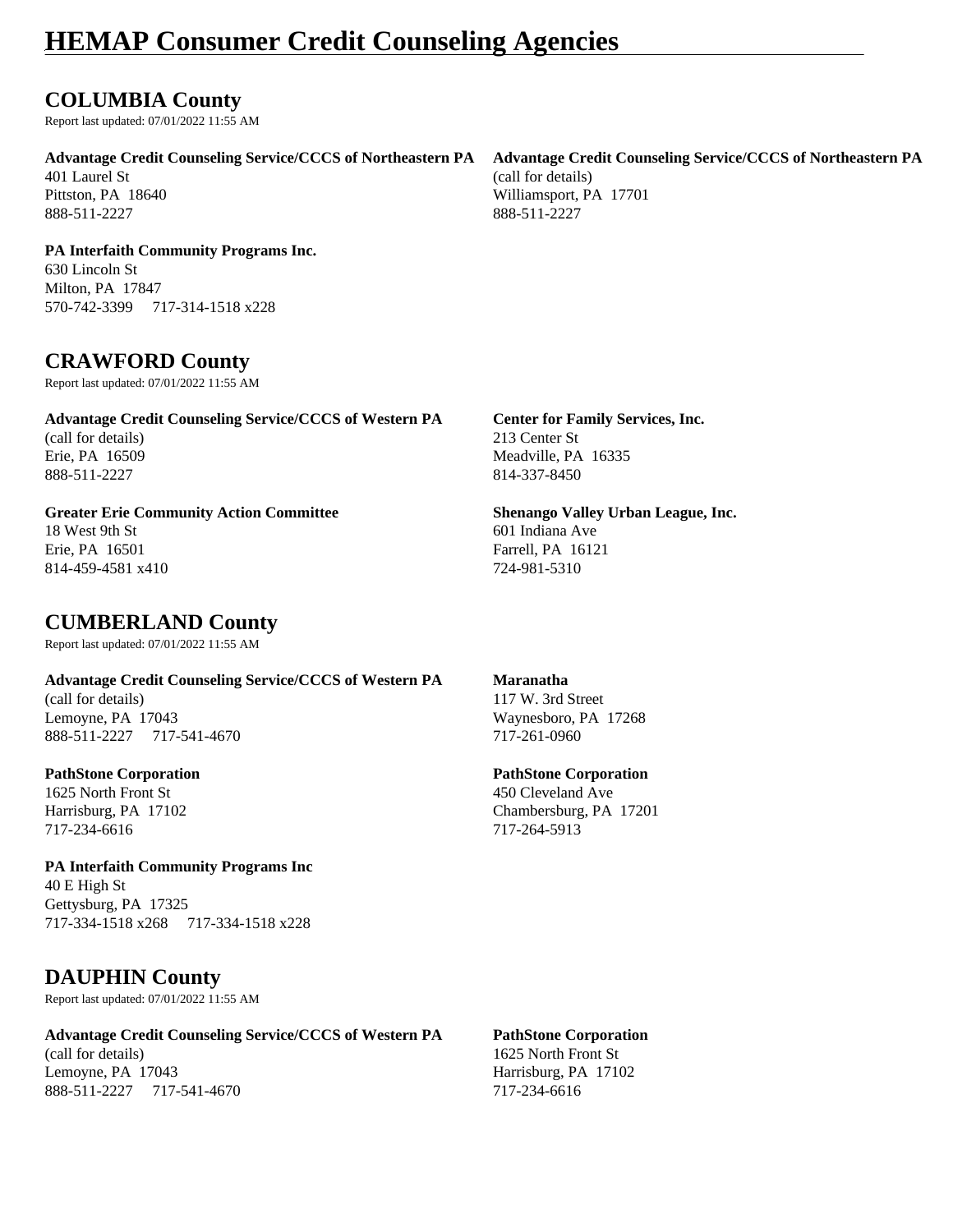### **DELAWARE County**

Report last updated: 07/01/2022 11:55 AM

846 North Broad St 603 Swede St 1st Floor Norristown, PA 19401 Philadelphia, PA 19130 888-212-6741 215-765-1221

6800 Market St 600 W Diamond St 1st Floor Philadelphia, PA 19122 Upper Darby, PA 19082 215-235-6070 888-212-6741

#### **Clarifi Clarifi**

1060 Kings Highway North 710 N Lincoln St Suite 315 Unit 118 Cherry Hill, NJ 08034 Wilmington, DE 19805 215-563-5665 215-563-5665

#### **Clarifi Clarifi**

YMCA of Burlington & Camden Counties 8600 West Chester Pike 302 Commerce Square Blvd Suite 207 Burlington, NJ 08016 Upper Darby, PA 19086 800-989-2227 215-563-5665

1608 Walnut St 770 E Market St 10th Floor Suite 190 Philadelphia, PA 19107 West Chester, PA 19382 215-563-5665 215-563-5665

7340 Jackson St 101 Greenwood Ave Philadelphia, PA 19136 Suite 340 215-563-5665 Jenkintown, PA 19046

Office #122 2nd Floor Philadelphia, PA 19140 Levittown, PA 19054 215-563-5665 215-563-5665

#### **Diversified Community Services - Dixon House HACE** 1920 South 20th St 167 W Allegheny Ave Philadelphia, PA 19145 2nd Floor 215-336-3511 Philadelphia, PA 19140

4907 Frankford Ave 4225 Chestnut St Philadelphia, PA 19124 Philadelphia, PA 19104 215-437-7867 215-386-1298

**Affordable Housing Centers of PA American Credit Counseling Institute (ACCI)**

**American Credit Counseling Institute (ACCI) APM - Association of Puerto Ricans on the March**

### **Clarifi/CCCS of Delaware Valley Clarifi/CCCS of Delaware Valley**

#### **Clarifi/CCCS of Delaware Valley Clarifi/CCCS of Delaware Valley**

215-563-5665

#### **Clarifi/CCCS of Delaware Valley Clarifi/CCCS of Delaware Valley**

1410 West Erie Ave 100 Levittown Pkwy

215-426-8025

## **HACE Intercultural Family Services, Inc.**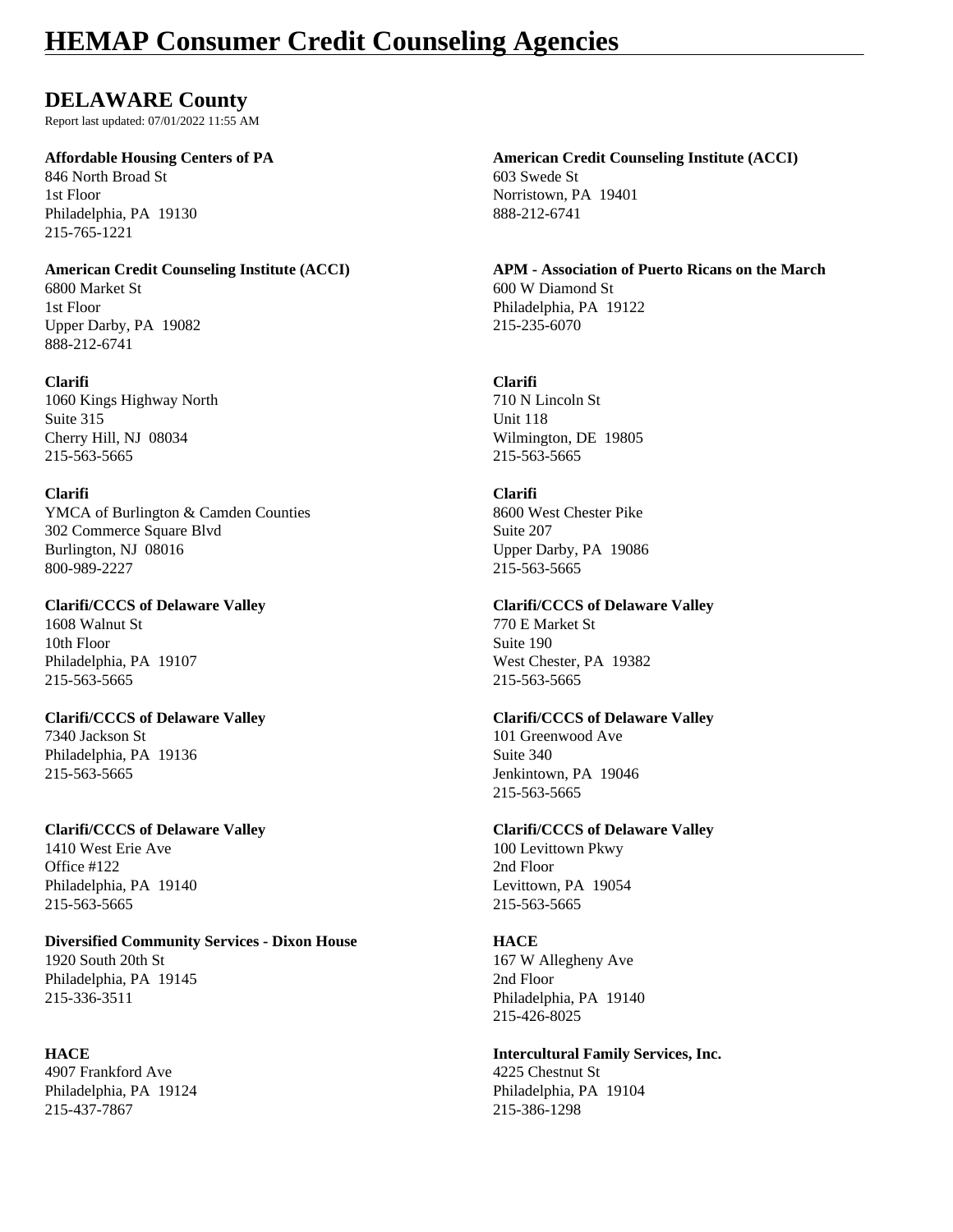### **DELAWARE County (Continued...)**

Report last updated: 07/01/2022 11:55 AM

302 South Jackson St 2771 Ruth St Media, PA 19063 Ste 1

### **Northwest Counseling Service PathStone Corporation** 6521 North Broad St 648 Buena Vista Dr

Philadelphia, PA 19126 Kennett Square, PA 19348 215-324-7500 215-275-3444 610-925-5600 717-264-5913

### **Phila Council For Community Advancement Urban League of Philadelphia**

1617 John F Kennedy Blvd 121 S Broad St Suite 1550 9th Floor Philadelphia, PA 19103 Philadelphia, PA 19107 215-567-7803 215-985-3220

#### **West Oak Lane CDC**

2502-06 W. Cheltenham Ave Philadelphia, PA 19150 215-224-8339

### **ELK County**

Report last updated: 07/01/2022 11:55 AM

### **Advantage Credit Counseling Service/CCCS of Western PA Indiana Co. Community Action Program**

(call for details) 827 Water St Erie, PA 16509 Box 187

#### **Warren-Forest Counties Economic Opportunity Council**

1209 Pennsylvania Ave, West PO Box 547 Warren, PA 16365 814-726-2400 x103

### **ERIE County**

Report last updated: 07/01/2022 11:55 AM

#### **Advantage Credit Counseling Service/CCCS of Western PA Greater Erie Community Action Committee**

(call for details) 18 West 9th St

**Media Fellowship House New Kensington Community Development Corp** 610-565-0434 Philadelphia, PA 19134 215-427-0350

## 888-511-2227 **Indiana**, PA 15701 724-465-2657

## Erie, PA 16509 Erie, PA 16501 888-511-2227 814-459-4581 x410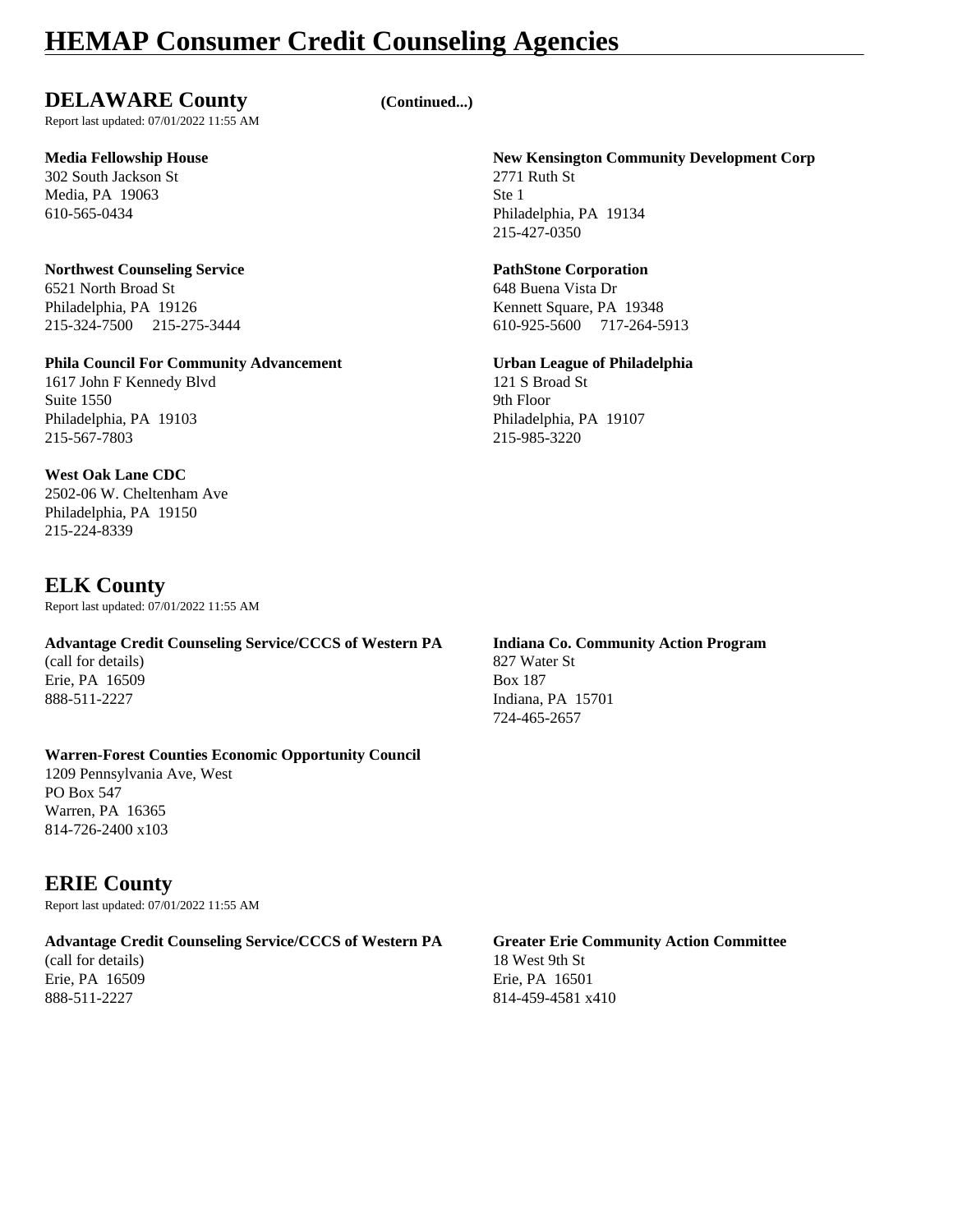### **FAYETTE County**

Report last updated: 07/01/2022 11:55 AM

#### **Advantage Credit Counseling Service/CCCS of Western PA ACTION-Housing, Inc**

1 North Gate Square 611 William Penn Pl #2 Garden Center Dr Suite 800 Greensburg, PA 15601 Pittsburgh, PA 15219

58 East Greene St 150 West Beau St Waynesburg, PA 15370 Suite 304 724-852-2893 Washington, PA 15301

#### **Fayette Co. Community Action Agency, Inc. NeighborWorks of Western Pennsylvania** 108 North Beeson Ave 710 5th Ave 710 5th Ave Uniontown, PA 15401 Suite 1000 724-437-6050 724-430-6447 Pittsburgh, PA 15219

### **FOREST County**

Report last updated: 07/01/2022 11:55 AM

#### **Warren-Forest Counties Economic Opportunity Council**

1209 Pennsylvania Ave, West PO Box 547 Warren, PA 16365 814-726-2400 x103

### **FRANKLIN County**

Report last updated: 07/01/2022 11:55 AM

#### **Advantage Credit Counseling Service/CCCS of Western PA Maranatha**

(call for details) 117 W. 3rd Street Lemoyne, PA 17043 Waynesboro, PA 17268 888-511-2227 717-541-4670 717-261-0960

450 Cleveland Ave 40 E High St Chambersburg, PA 17201 Gettysburg, PA 17325

### **FULTON County**

Report last updated: 07/01/2022 11:55 AM

#### **Maranatha**

117 W. 3rd Street Waynesboro, PA 17268 717-261-0960

888-511-2227 412-281-2102 800-792-2801

**Blueprints (formerly Community Action Southwest) Blueprints (formerly Community Action Southwest)** 724-225-9550 412-627-7713

412-281-9773

### **PathStone Corporation PA Interfaith Community Programs Inc**

717-264-5913 717-334-1518 x268 717-334-1518 x228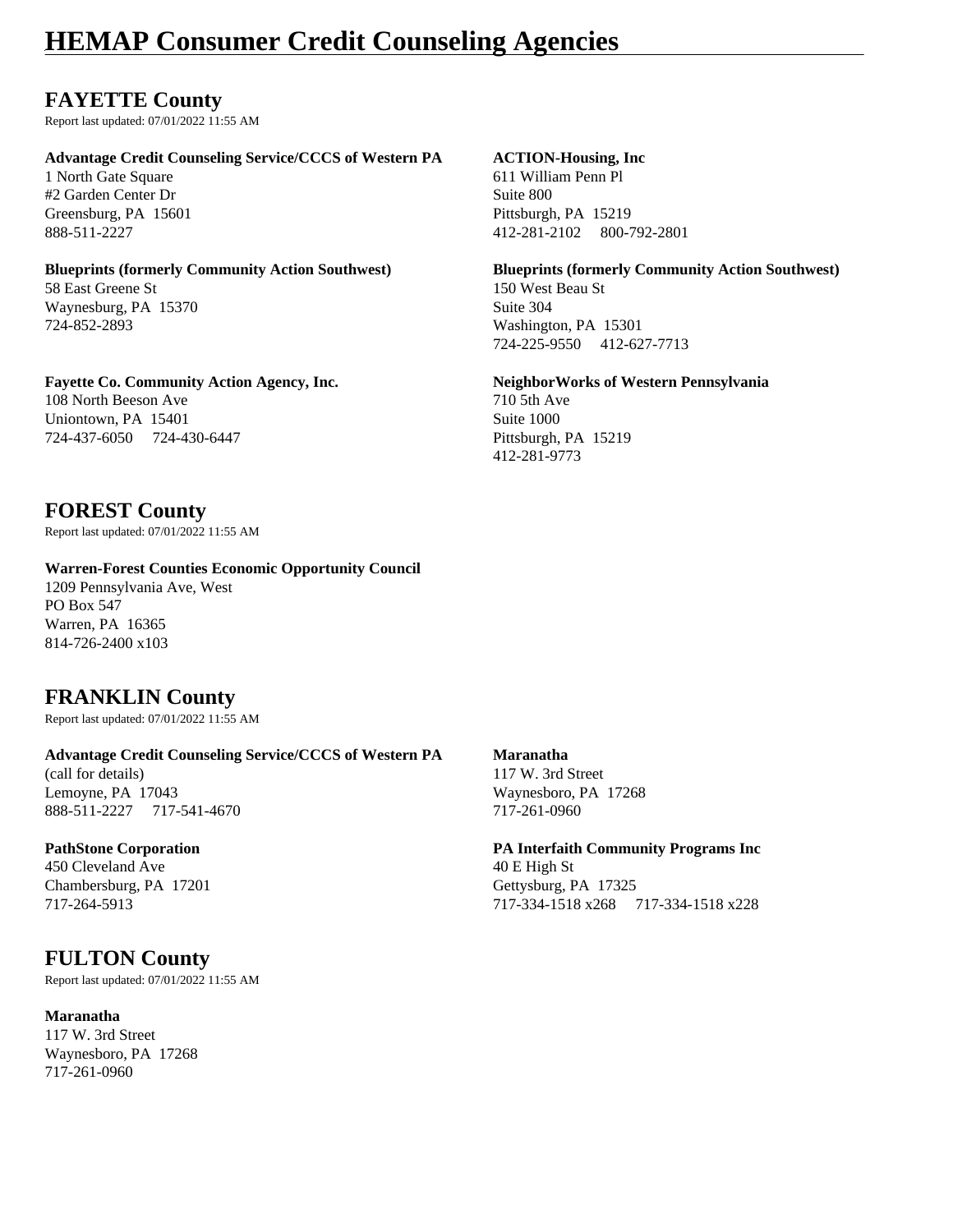### **GREENE County**

Report last updated: 07/01/2022 11:55 AM

#### **Advantage Credit Counseling Service/CCCS of Western PA ACTION-Housing, Inc**

1 North Gate Square 611 William Penn Pl #2 Garden Center Dr Suite 800 Greensburg, PA 15601 Pittsburgh, PA 15219

## 58 East Greene St 150 West Beau St

Waynesburg, PA 15370 Suite 304 724-852-2893 Washington, PA 15301

888-511-2227 412-281-2102 800-792-2801

**Blueprints (formerly Community Action Southwest) Blueprints (formerly Community Action Southwest)** 724-225-9550 412-627-7713

### **HUNTINGDON County**

Report last updated: 07/01/2022 11:55 AM

| Advantage Credit Counseling Service/CCCS of Northeastern PA | Advantage Credit Counseling Service/CCCS of Western PA |
|-------------------------------------------------------------|--------------------------------------------------------|
| (call for details)                                          | Royal Remax Plaza                                      |
| State College, PA 16801                                     | 917 A Logan Blyd                                       |
| 888-511-2227                                                | Altoona, PA 16602                                      |
|                                                             | 888-511-2227                                           |

### **INDIANA County**

Report last updated: 07/01/2022 11:55 AM

### **Advantage Credit Counseling Service/CCCS of Western PA Indiana Co. Community Action Program**

1 North Gate Square 827 Water St #2 Garden Center Dr Box 187 Greensburg, PA 15601 Indiana, PA 15701 888-511-2227 724-465-2657

#### **NeighborWorks of Western Pennsylvania**

710 5th Ave Suite 1000 Pittsburgh, PA 15219 412-281-9773

### **JEFFERSON County**

Report last updated: 07/01/2022 11:55 AM

#### **Advantage Credit Counseling Service/CCCS of Western PA Community Progress Council**

River Park Commons<br>
226 E. College Ave<br>
2403 Sidney St, Suite 400<br>
226 E. College Ave<br>
226 E. College Ave<br>
226 E. College Ave 2403 Sidney St, Suite 400 Pittsburgh, PA 15203 717-846-4600 412-390-1335 888-511-2227

Box 187 226 E Nittany Ave

### **Indiana Co. Community Action Program Temporary Housing Foundation operating as** 827 Water St **THE HOME Foundation** Indiana, PA 15701 State College, PA 16801 724-465-2657 814-954-4215 814-933-8471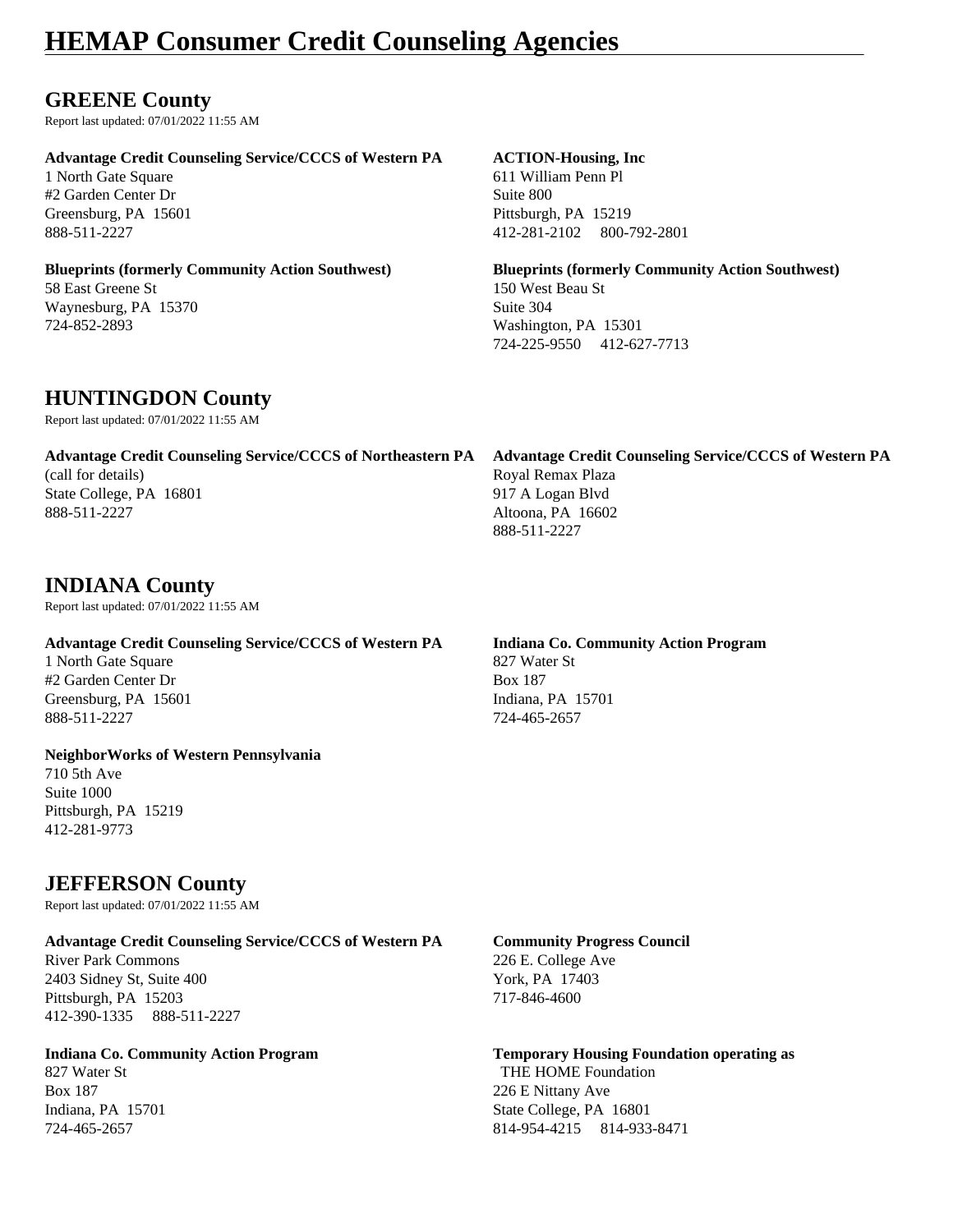### **JUNIATA County**

Report last updated: 07/01/2022 11:55 AM

#### **Advantage Credit Counseling Service/CCCS of Northeastern PA Advantage Credit Counseling Service/CCCS of Western PA**

(call for details) Royal Remax Plaza State College, PA 16801 917 A Logan Blvd 888-511-2227 Altoona, PA 16602

226 E. College Ave 630 Lincoln St

#### **Temporary Housing Foundation operating as**

 THE HOME Foundation 226 E Nittany Ave State College, PA 16801 814-954-4215 814-933-8471

888-511-2227

#### **Community Progress Council PA Interfaith Community Programs Inc.**

York, PA 17403 Milton, PA 17847 717-846-4600 570-742-3399 717-314-1518 x228

### **LACKAWANNA County**

Report last updated: 07/01/2022 11:55 AM

| <b>Advantage Credit Counseling Service/CCCS of Northeastern PA</b> | Neighbor Works Northeastern Pennsylvania          |
|--------------------------------------------------------------------|---------------------------------------------------|
| 401 Laurel St                                                      | (formerly Neighborhood Housing Svcs - Lackawanna) |
| Pittston, PA 18640                                                 | 815 Smith Street                                  |
| 888-511-2227                                                       | Scranton, PA 18508                                |
|                                                                    | 570-558-2490                                      |

### **LANCASTER County**

Report last updated: 07/01/2022 11:55 AM

#### **American Credit Counseling Institute (ACCI) Base, Inc.** 603 Swede St 447 South Prince St Norristown, PA 19401 Lancaster, PA 17603

888-212-6741 717-392-5467

#### **Tabor Community Services, Inc.**

308 E King St Lancaster, PA 17602 717-397-5182 800-788-5062

### **LAWRENCE County**

Report last updated: 07/01/2022 11:55 AM

#### **Housing Opportunities of Beaver County NeighborWorks of Western Pennsylvania** 282 East End Avenue 710 5th Ave

Beaver, PA 15009 Suite 1000 724-728-7511 Pittsburgh, PA 15219

#### **Shenango Valley Urban League, Inc.**

601 Indiana Ave Farrell, PA 16121 724-981-5310

412-281-9773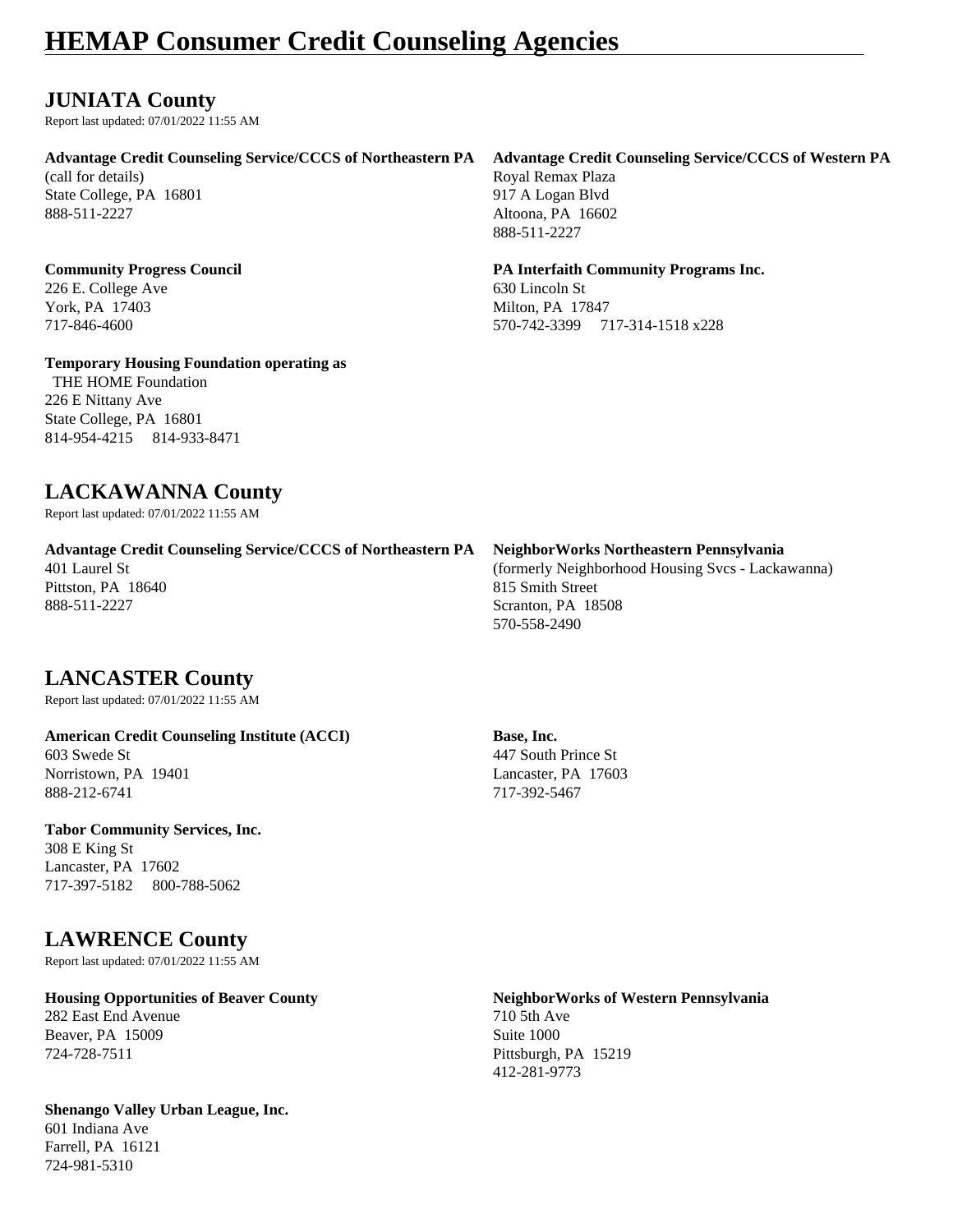### **LEBANON County**

Report last updated: 07/01/2022 11:55 AM

#### **Advantage Credit Counseling Service/CCCS of Western PA Schuylkill Community Action**

(call for details) 225 N. Centre St Lemoyne, PA 17043 Pottsville, PA 17901 888-511-2227 717-541-4670 570-622-1995

#### **Tabor Community Services, Inc.**

308 E King St Lancaster, PA 17602 717-397-5182 800-788-5062

### **LEHIGH County**

Report last updated: 07/01/2022 11:55 AM

#### **Alliance for Building Communities, Inc. Community Action Committee of the Lehigh Valley** 532 W. Walnut Street 1337 East Fifth St Allentown, PA 18101 Bethlehem, PA 18015 610-439-7007 610-691-5620 484-893-1036

### **Schuylkill Community Action**

225 N. Centre St Pottsville, PA 17901 570-622-1995

### **LUZERNE County**

Report last updated: 07/01/2022 11:55 AM

401 Laurel St 165 Amber Ln Pittston, PA 18640 Wilkes-Barre, PA 18702 888-511-2227 570-826-0510 x216 800-822-0359

#### **NeighborWorks Northeastern Pennsylvania Schuylkill Community Action**

(formerly Neighborhood Housing Svcs - Lackawanna) 225 N. Centre St 815 Smith Street Pottsville, PA 17901 Scranton, PA 18508 570-622-1995 570-558-2490

### **LYCOMING County**

Report last updated: 07/01/2022 11:55 AM

888-511-2227 888-511-2227

#### **PA Interfaith Community Programs Inc.**

630 Lincoln St Milton, PA 17847 570-742-3399 717-314-1518 x228

# **Advantage Credit Counseling Service/CCCS of Northeastern PA Commission on Economic Opportunity - Luzerne Co.**

**Advantage Credit Counseling Service/CCCS of Northeastern PA Advantage Credit Counseling Service/CCCS of Northeastern PA** Pittston, PA 18640 Williamsport, PA 17701

401 Laurel St (call for details)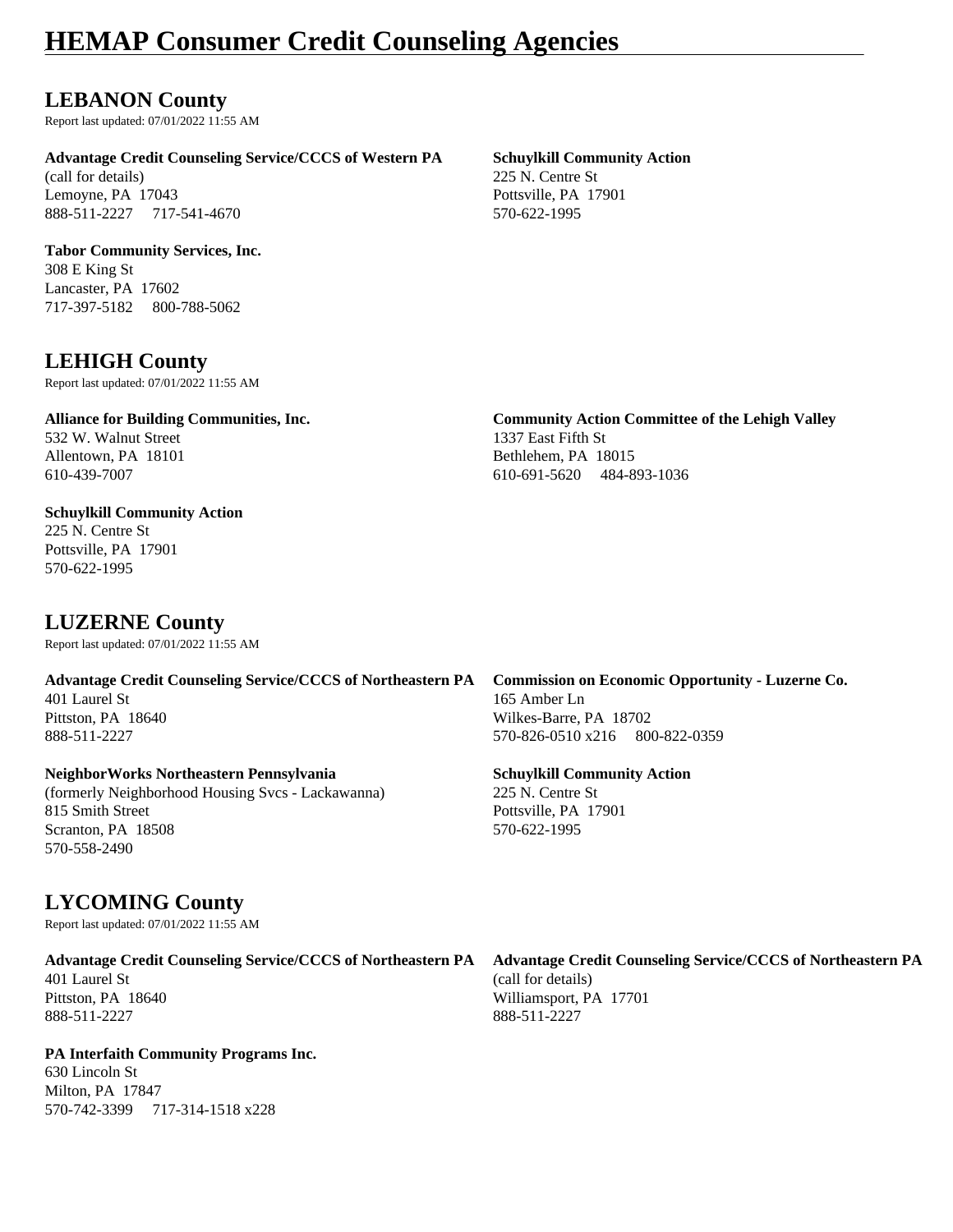### **MCKEAN County**

Report last updated: 07/01/2022 11:55 AM

#### **Advantage Credit Counseling Service/CCCS of Western PA Warren-Forest Counties Economic Opportunity Council**

(call for details) 1209 Pennsylvania Ave, West Erie, PA 16509 PO Box 547

### **MERCER County**

Report last updated: 07/01/2022 11:55 AM

#### **Advantage Credit Counseling Service/CCCS of Western PA Center for Family Services, Inc.**

River Park Commons 213 Center St 2403 Sidney St, Suite 400 Meadville, PA 16335 Pittsburgh, PA 15203 814-337-8450 412-390-1335 888-511-2227

#### **Shenango Valley Urban League, Inc.**

601 Indiana Ave Farrell, PA 16121 724-981-5310

### **MIFFLIN County**

Report last updated: 07/01/2022 11:55 AM

(call for details) (call for details) State College, PA 16801 Williamsport, PA 17701 888-511-2227 888-511-2227

### **Advantage Credit Counseling Service/CCCS of Western PA Community Progress Council**

Royal Remax Plaza 226 E. College Ave 917 A Logan Blvd York, PA 17403 Altoona, PA 16602 717-846-4600 888-511-2227

**Temporary Housing Foundation operating as** THE HOME Foundation

226 E Nittany Ave State College, PA 16801 814-954-4215 814-933-8471

### **MONROE County**

Report last updated: 07/01/2022 11:55 AM

#### **Advantage Credit Counseling Service/CCCS of Northeastern PA Community Action Committee of the Lehigh Valley** 401 Laurel St 1337 East Fifth St Pittston, PA 18640 Bethlehem, PA 18015

**Advantage Credit Counseling Service/CCCS of Northeastern PA Advantage Credit Counseling Service/CCCS of Northeastern PA**

888-511-2227 610-691-5620 484-893-1036

888-511-2227 Warren, PA 16365 814-726-2400 x103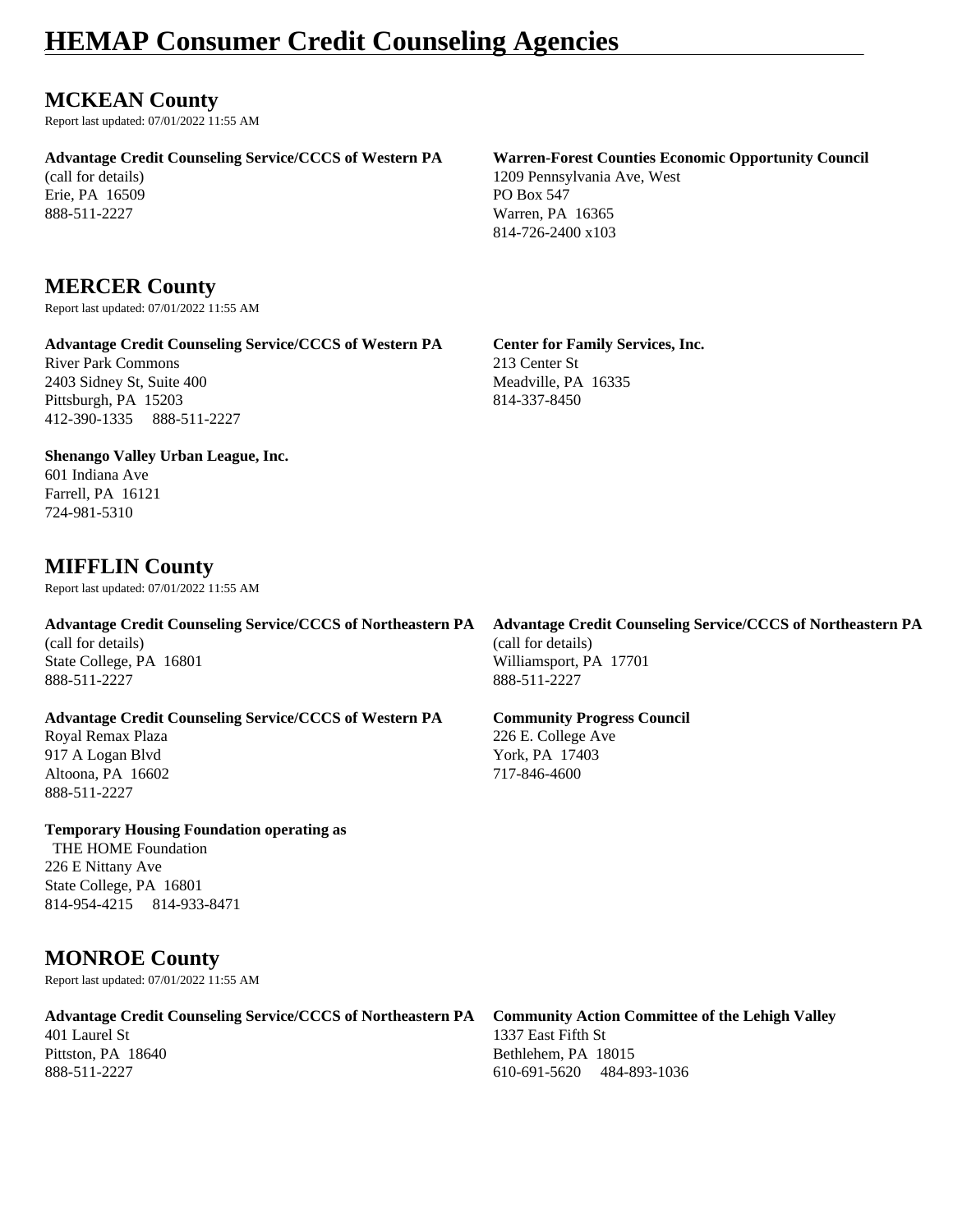### **MONTGOMERY County**

Report last updated: 07/01/2022 11:55 AM

#### **Affordable Housing Centers of PA American Credit Alliance**

846 North Broad St 2 South Delmorr Ave 1st Floor Morrisville, PA 19067 Philadelphia, PA 19130 215-295-7195 215-765-1221

603 Swede St 100 Porter Rd Norristown, PA 19401 Suite 108 888-212-6741 Pottstown, PA 19464

#### **Clarifi Clarifi**

1060 Kings Highway North 710 N Lincoln St Suite 315 Unit 118 Cherry Hill, NJ 08034 Wilmington, DE 19805 215-563-5665 215-563-5665

#### **Clarifi Clarifi**

YMCA of Burlington & Camden Counties 8600 West Chester Pike 302 Commerce Square Blvd Suite 207 Burlington, NJ 08016 Upper Darby, PA 19086 800-989-2227 215-563-5665

1608 Walnut St 770 E Market St 10th Floor Suite 190 Philadelphia, PA 19107 West Chester, PA 19382 215-563-5665 215-563-5665

7340 Jackson St 101 Greenwood Ave Philadelphia, PA 19136 Suite 340 215-563-5665 Jenkintown, PA 19046

#### **Clarifi/CCCS of Delaware Valley Clarifi/CCCS of Delaware Valley** 1410 West Erie Ave 100 Levittown Pkwy Office #122 2nd Floor Philadelphia, PA 19140 Levittown, PA 19054 215-563-5665 215-563-5665

#### **Credit Counseling Center Credit Counseling Center**

832 Second Street Pk 11 Welden Drive Richboro, PA 18954 Suite 200 215-348-8003 877-900-4222 Doylestown, PA 18901

208 Levittown Parkway 4225 Chestnut St Levittown, PA 19054 **Philadelphia**, PA 19104 215-348-8003 877-900-4222 215-386-1298

**American Credit Counseling Institute (ACCI) American Credit Counseling Institute (ACCI)** 888-212-6741

#### **Clarifi/CCCS of Delaware Valley Clarifi/CCCS of Delaware Valley**

#### **Clarifi/CCCS of Delaware Valley Clarifi/CCCS of Delaware Valley**

215-563-5665

215-348-8003 877-900-4222

## **Credit Counseling Center Intercultural Family Services, Inc.**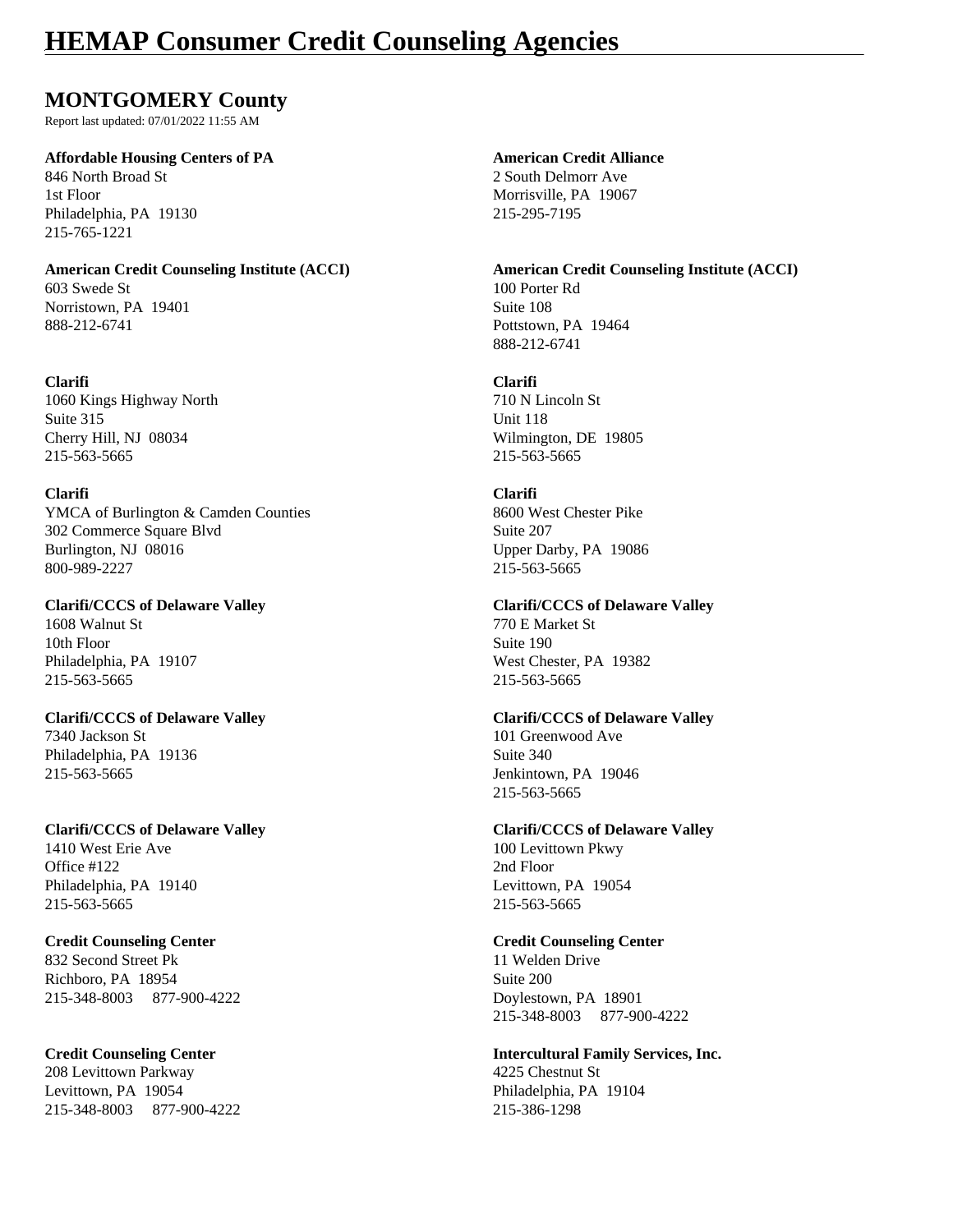### **MONTGOMERY County (Continued...)**

Report last updated: 07/01/2022 11:55 AM

302 South Jackson St 6521 North Broad St

#### **Phila Council For Community Advancement West Oak Lane CDC**

1617 John F Kennedy Blvd 2502-06 W. Cheltenham Ave Suite 1550 Philadelphia, PA 19150 Philadelphia, PA 19103 215-224-8339 215-567-7803

### **MONTOUR County**

Report last updated: 07/01/2022 11:55 AM

### **Advantage Credit Counseling Service/CCCS of Northeastern PA Advantage Credit Counseling Service/CCCS of Northeastern PA** 401 Laurel St (call for details) Pittston, PA 18640 Williamsport, PA 17701 888-511-2227 888-511-2227

#### **PA Interfaith Community Programs Inc.** 630 Lincoln St Milton, PA 17847

570-742-3399 717-314-1518 x228

### **NORTHAMPTON County**

Report last updated: 07/01/2022 11:55 AM

#### **Community Action Committee of the Lehigh Valley** 1337 East Fifth St Bethlehem, PA 18015

610-691-5620 484-893-1036

### **NORTHUMBERLAND County**

Report last updated: 07/01/2022 11:55 AM

#### **Advantage Credit Counseling Service/CCCS of Northeastern PA Advantage Credit Counseling Service/CCCS of Northeastern PA** 401 Laurel St (call for details)

888-511-2227 888-511-2227

### **PA Interfaith Community Programs Inc. Schuylkill Community Action**

630 Lincoln St 225 N. Centre St Milton, PA 17847 Pottsville, PA 17901 570-742-3399 717-314-1518 x228 570-622-1995

Pittston, PA 18640 Williamsport, PA 17701

**Media Fellowship House Northwest Counseling Service** Media, PA 19063 Philadelphia, PA 19126 610-565-0434 215-324-7500 215-275-3444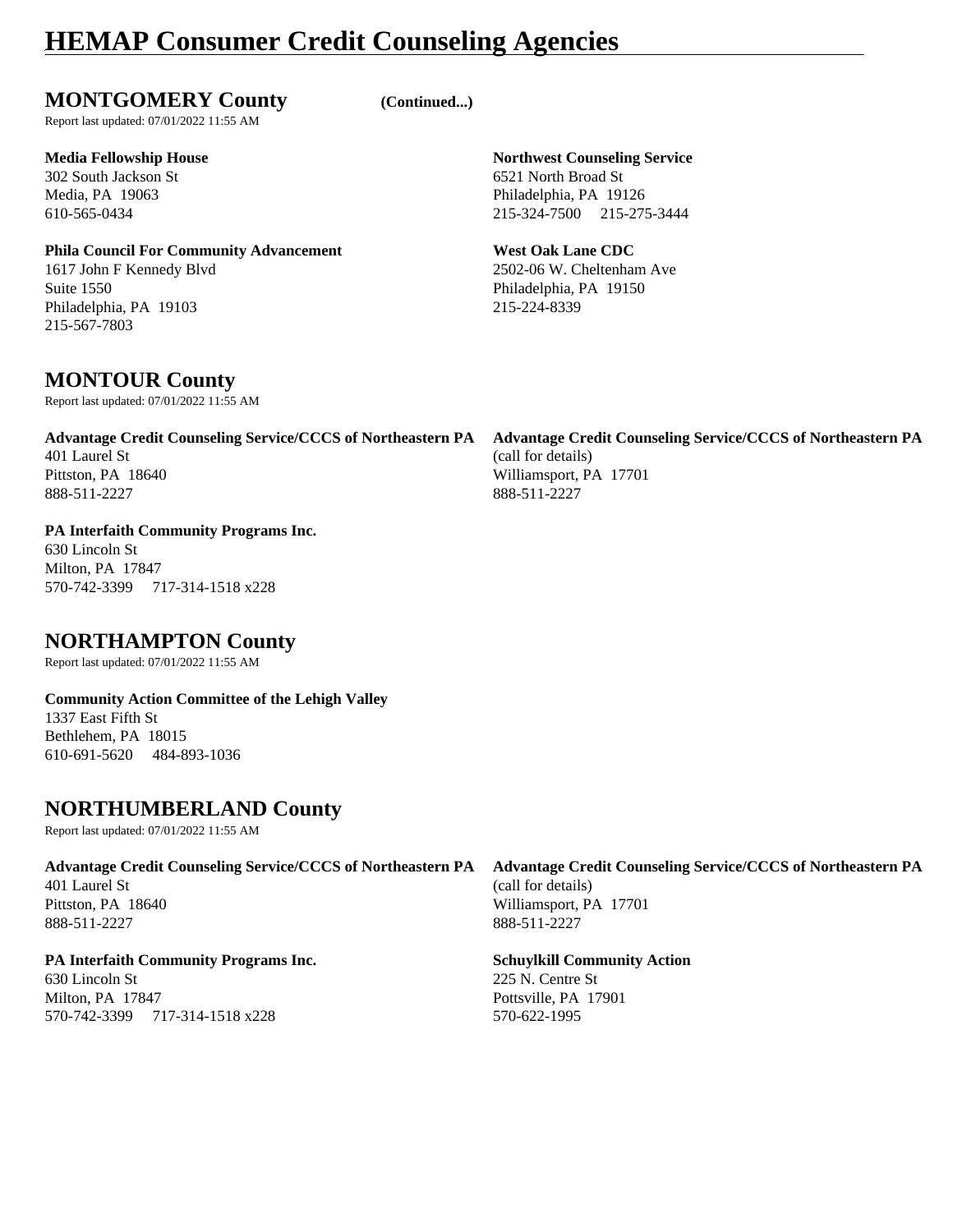### **PERRY County**

Report last updated: 07/01/2022 11:55 AM

**Advantage Credit Counseling Service/CCCS of Western PA Maranatha**

(call for details) 117 W. 3rd Street Lemoyne, PA 17043 Waynesboro, PA 17268 888-511-2227 717-541-4670 717-261-0960

### **PHILADELPHIA County**

Report last updated: 07/01/2022 11:55 AM

846 North Broad St 6800 Market St 1st Floor 1st Floor 215-765-1221 888-212-6741

**APM - Association of Puerto Ricans on the March Center in the Park** 600 W Diamond St 5818 Germantown Ave Philadelphia, PA 19122 Philadelphia, PA 19144 215-235-6070 215-848-7722

**Clarifi Clarifi** 1060 Kings Highway North 710 N Lincoln St Suite 315 Unit 118 Cherry Hill, NJ 08034 Wilmington, DE 19805 215-563-5665 215-563-5665

#### **Clarifi Clarifi**

YMCA of Burlington & Camden Counties 8600 West Chester Pike 302 Commerce Square Blvd Suite 207 Burlington, NJ 08016 Upper Darby, PA 19086 800-989-2227 215-563-5665

1608 Walnut St 770 E Market St 10th Floor Suite 190 Philadelphia, PA 19107 West Chester, PA 19382 215-563-5665 215-563-5665

7340 Jackson St 101 Greenwood Ave Philadelphia, PA 19136 Suite 340 215-563-5665 Jenkintown, PA 19046

1410 West Erie Ave 100 Levittown Pkwy Office #122 2nd Floor Philadelphia, PA 19140 Levittown, PA 19054 215-563-5665 215-563-5665

215-763-8870 215-627-3100

**Affordable Housing Centers of PA American Credit Counseling Institute (ACCI)** Philadelphia, PA 19130 Upper Darby, PA 19082

#### **Clarifi/CCCS of Delaware Valley Clarifi/CCCS of Delaware Valley**

#### **Clarifi/CCCS of Delaware Valley Clarifi/CCCS of Delaware Valley**

215-563-5665

#### **Clarifi/CCCS of Delaware Valley Clarifi/CCCS of Delaware Valley**

**Congreso Council of Spanish Speaking Organization - Elconcilio** 216 West Somerset St 141 E. Hunting Park Avenue Philadelphia, PA 19133 Philadelphia, PA 19124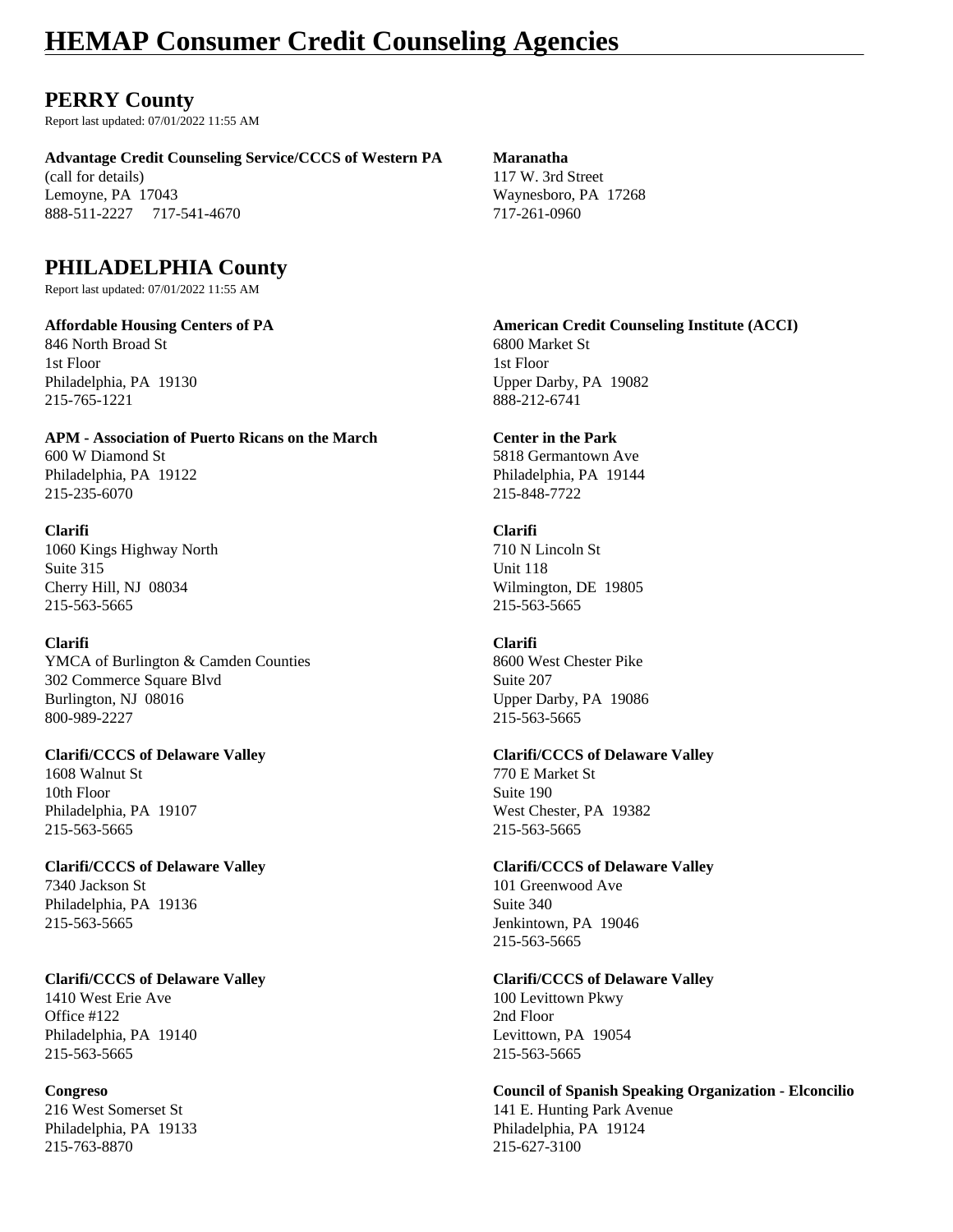### **PHILADELPHIA County (Continued...)**

Report last updated: 07/01/2022 11:55 AM

832 Second Street Pk 11 Welden Drive Richboro, PA 18954 Suite 200 215-348-8003 877-900-4222 Doylestown, PA 18901

208 Levittown Parkway 1920 South 20th St Levittown, PA 19054 Philadelphia, PA 19145 215-348-8003 877-900-4222 215-336-3511

4261 North 5th St 5200 Oxford Ave 215-324-0746 215-535-3885

**Greater Phila. Asian Social Service Ctr. (GPASS) HACE** 4943 North 5th St 167 W Allegheny Ave Philadelphia, PA 19120 2nd Floor 215-456-1662 Philadelphia, PA 19140

4907 Frankford Ave 403 Rector St Philadelphia, PA 19124 Philadelphia, PA 19128 215-437-7867 215-487-1750

4225 Chestnut St 6055 North 5th St Philadelphia, PA 19104 Philadelphia, PA 19120 215-386-1298 215-276-8830

#### **Liberty Resources Mt. Airy, USA**

Suite 600 Suite 200 215-634-2000 215-844-6021

## **New Kensington Community Development Corp Norris Square Community Alliance**

Ste 1 174 Diamond St Philadelphia, PA 19134 Philadelphia, PA 19122 215-427-0350 215-426-8735

#### **Northwest Counseling Service <b>Partnership CDC Partnership CDC** 6521 North Broad St 4020 Market St

Philadelphia, PA 19126 Suite 100 215-324-7500 215-275-3444 Philadelphia, PA 19104

### **Phila Council For Community Advancement Philadelphia Senior Center**

1617 John F Kennedy Blvd 509 South Broad St Suite 1550 Philadelphia, PA 19147 Philadelphia, PA 19103 215-546-5879 215-567-7803

#### **Credit Counseling Center Credit Counseling Center**

215-348-8003 877-900-4222

**Credit Counseling Center Diversified Community Services - Dixon House**

**Esperanza Grace Neighborhood Development Corp.** Philadelphia, PA 19140 Philadelphia, PA 19124

215-426-8025

## **HACE Intercommunity Action, Inc**

**Intercultural Family Services, Inc. Korean Community Development Services Center**

112 N. 8th St 6703 Germantown Ave Philadelphia, PA 19107 Philadelphia, PA 19119

2771 Ruth St (formerly Norris Square Civic Association)

215-662-1612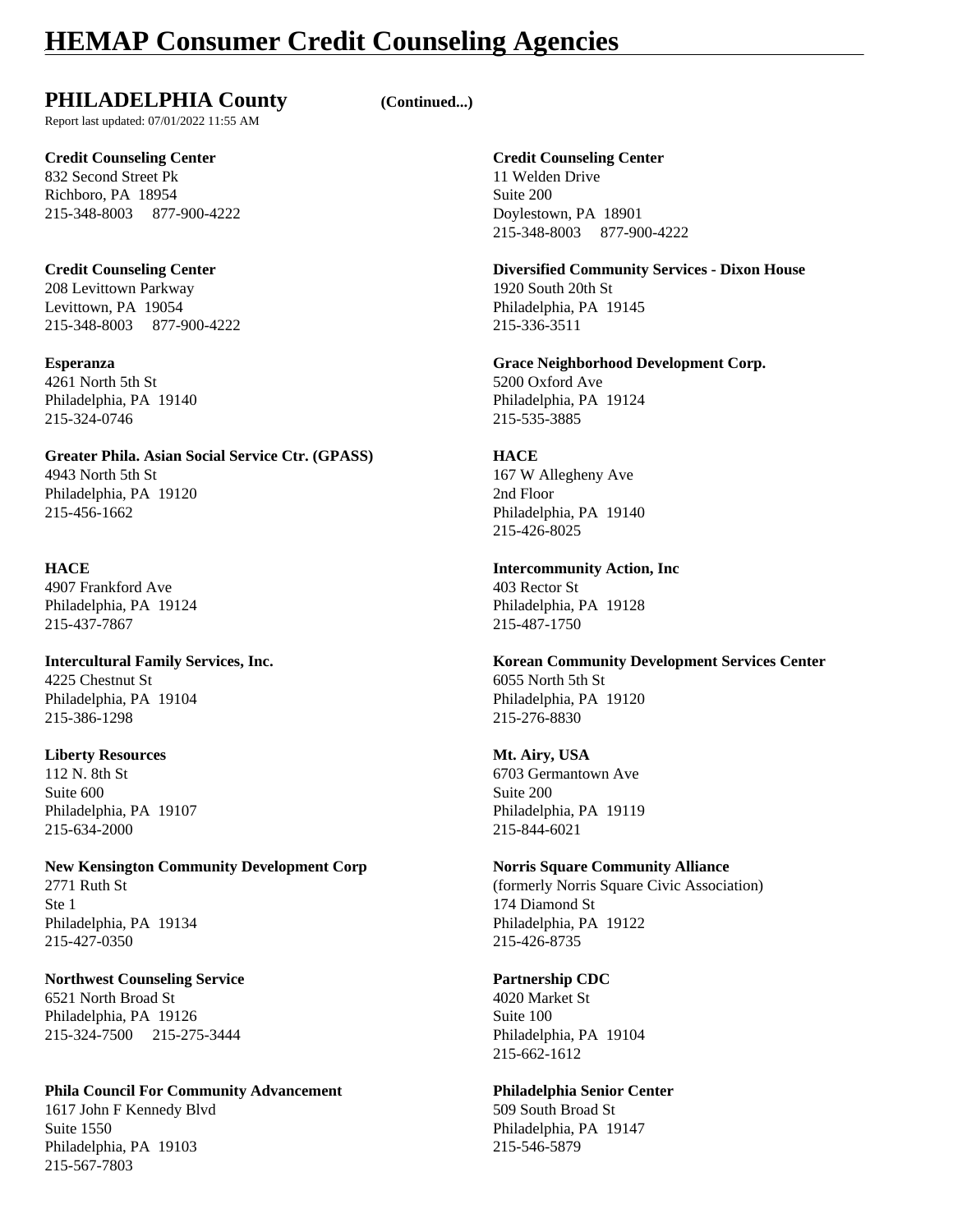### **PHILADELPHIA County (Continued...)**

Report last updated: 07/01/2022 11:55 AM

#### **Southwest Community Development Corporation United Communities Southeast Philadelphia**

6328 Paschall Ave 2029 South 8th St Philadelphia, PA 19142 Philadelphia, PA 19148 215-729-0800 215-468-1645

#### **Urban League of Philadelphia** *West Oak Lane CDC*

9th Floor Philadelphia, PA 19150 Philadelphia, PA 19107 215-224-8339 215-985-3220

### **PIKE County**

Report last updated: 07/01/2022 11:55 AM

**Advantage Credit Counseling Service/CCCS of Northeastern PA** 401 Laurel St Pittston, PA 18640 888-511-2227

### **POTTER County**

Report last updated: 07/01/2022 11:55 AM

(call for details) (call for details) State College, PA 16801 Williamsport, PA 17701 888-511-2227 888-511-2227

### **SCHUYLKILL County**

Report last updated: 07/01/2022 11:55 AM

**Advantage Credit Counseling Service/CCCS of Northeastern PA Budget Counseling Center** 401 Laurel St 247 North Fifth St Pittston, PA 18640 Reading, PA 19601

888-511-2227 610-375-7866 610-376-6571

**Commission on Economic Opportunity - Luzerne Co. Schuylkill Community Action** 165 Amber Ln 225 N. Centre St Wilkes-Barre, PA 18702 2003 2004 17901 570-826-0510 x216 800-822-0359 570-622-1995

### **SNYDER County**

Report last updated: 07/01/2022 11:55 AM

(call for details) (call for details) State College, PA 16801 Williamsport, PA 17701 888-511-2227 888-511-2227

**Advantage Credit Counseling Service/CCCS of Western PA PA Interfaith Community Programs Inc.** (call for details) 630 Lincoln St Lemoyne, PA 17043 Milton, PA 17847 888-511-2227 717-541-4670 570-742-3399 717-314-1518 x228

121 S Broad St 2502-06 W. Cheltenham Ave

**Advantage Credit Counseling Service/CCCS of Northeastern PA Advantage Credit Counseling Service/CCCS of Northeastern PA**

**Advantage Credit Counseling Service/CCCS of Northeastern PA Advantage Credit Counseling Service/CCCS of Northeastern PA**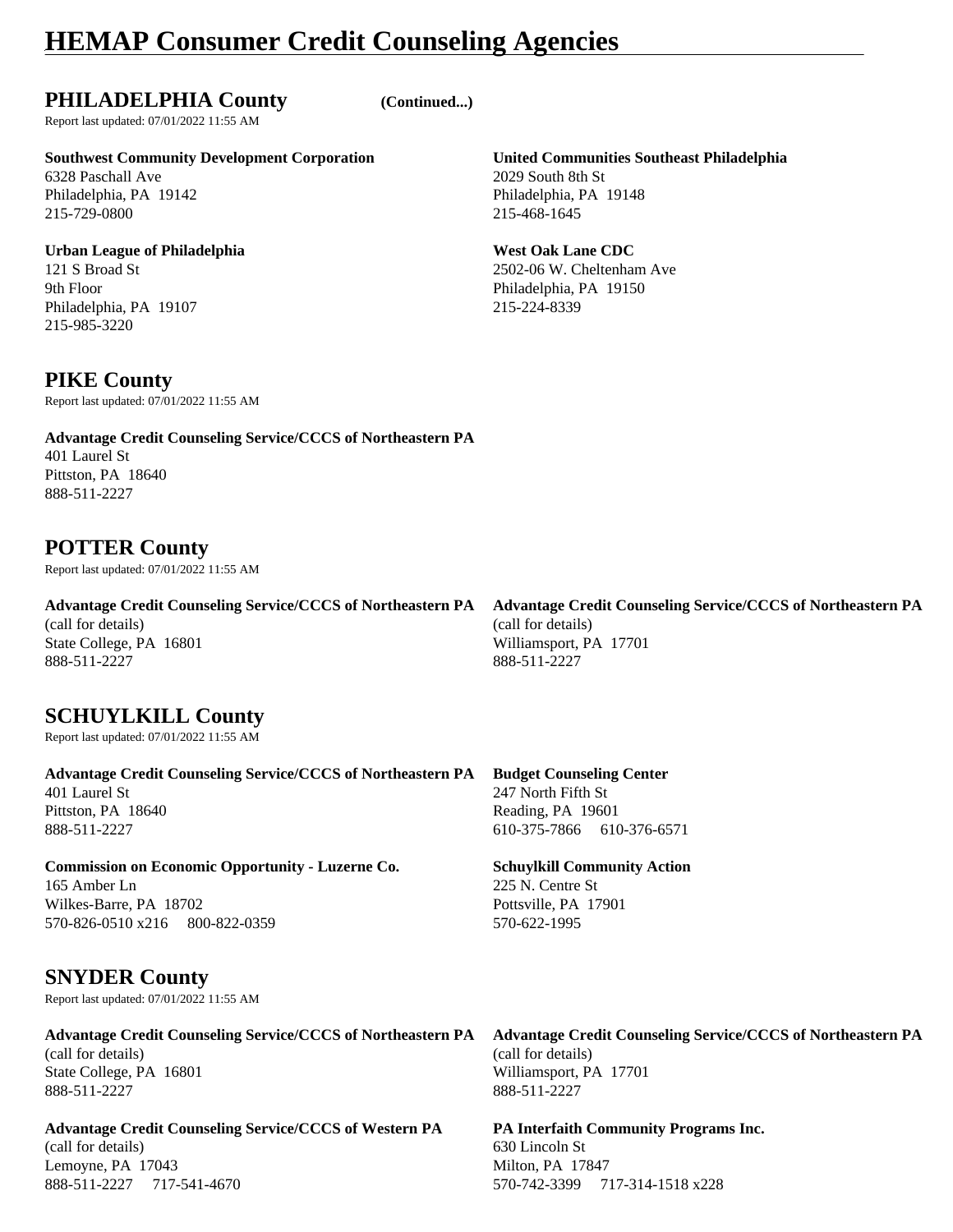### **SOMERSET County**

Report last updated: 07/01/2022 11:55 AM

**Advantage Credit Counseling Service/CCCS of Western PA Fayette Co. Community Action Agency, Inc.**

#2 Garden Center Dr Uniontown, PA 15401 888-511-2227

### **SULLIVAN County**

Report last updated: 07/01/2022 11:55 AM

401 Laurel St (call for details) Pittston, PA 18640 Williamsport, PA 17701 888-511-2227 888-511-2227

#### **PA Interfaith Community Programs Inc. Trehab Center of Northeastern PA**

630 Lincoln St 210 Center St Milton, PA 17847 **P.O.** Box 389 570-742-3399 717-314-1518 x228 Dushore, PA 18614

### **SUSQUEHANNA County**

Report last updated: 07/01/2022 11:55 AM

**Advantage Credit Counseling Service/CCCS of Northeastern PA Trehab Center of Northeastern PA** 401 Laurel St 109 Tiffany Dr Pittston, PA 18640 Montrose, PA 18801 888-511-2227 570-221-6565 800-982-4045

### **TIOGA County**

Report last updated: 07/01/2022 11:55 AM

**Advantage Credit Counseling Service/CCCS of Northeastern PA Advantage Credit Counseling Service/CCCS of Northeastern PA** 401 Laurel St (call for details) Pittston, PA 18640 Williamsport, PA 17701 888-511-2227 888-511-2227

#### **PA Interfaith Community Programs Inc. Trehab Center of Northeastern PA**

630 Lincoln St 115 Heartwood Ln Milton, PA 17847 Wellsboro, PA 16901 570-742-3399 717-314-1518 x228 570-724-2429

### **UNION County**

Report last updated: 07/01/2022 11:55 AM

### **Advantage Credit Counseling Service/CCCS of Northeastern PA Advantage Credit Counseling Service/CCCS of Northeastern PA**

401 Laurel St (call for details) 888-511-2227 888-511-2227

1 North Gate Square 108 North Beeson Ave Greensburg, PA 15601 724-437-6050 724-437-6050 724-430-6447

**Advantage Credit Counseling Service/CCCS of Northeastern PA Advantage Credit Counseling Service/CCCS of Northeastern PA**

570-928-9668 800-982-4045

Pittston, PA 18640 State College, PA 16801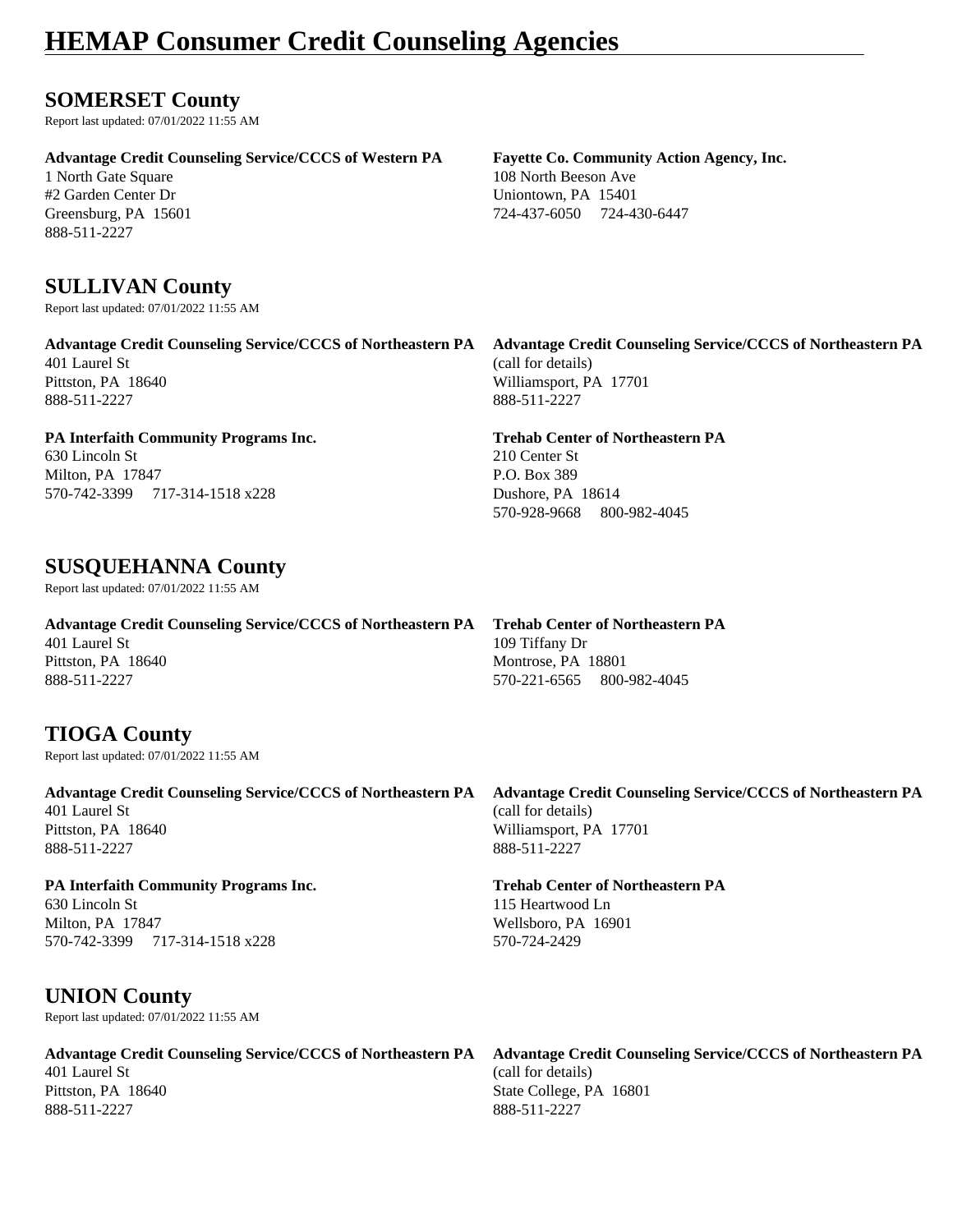### **UNION County (Continued...)**

Report last updated: 07/01/2022 11:55 AM

**Advantage Credit Counseling Service/CCCS of Northeastern PA Advantage Credit Counseling Service/CCCS of Western PA**

(call for details) Royal Remax Plaza Williamsport, PA 17701 917 A Logan Blvd 888-511-2227 Altoona, PA 16602

# 888-511-2227

#### **PA Interfaith Community Programs Inc.** 630 Lincoln St

Milton, PA 17847 570-742-3399 717-314-1518 x228

### **VENANGO County**

Report last updated: 07/01/2022 11:55 AM

### **Advantage Credit Counseling Service/CCCS of Western PA Center for Family Services, Inc.**

River Park Commons 213 Center St 2403 Sidney St, Suite 400 Meadville, PA 16335 Pittsburgh, PA 15203 814-337-8450 412-390-1335 888-511-2227

**Greater Erie Community Action Committee** 18 West 9th St Erie, PA 16501

## **WARREN County**

814-459-4581 x410

Report last updated: 07/01/2022 11:55 AM

#### **Advantage Credit Counseling Service/CCCS of Western PA Greater Erie Community Action Committee**

(call for details) 18 West 9th St

#### **Warren-Forest Counties Economic Opportunity Council**

1209 Pennsylvania Ave, West PO Box 547 Warren, PA 16365 814-726-2400 x103

### **WASHINGTON County**

Report last updated: 07/01/2022 11:55 AM

#### **Advantage Credit Counseling Service/CCCS of Western PA ACTION-Housing, Inc**

1 North Gate Square 611 William Penn Pl #2 Garden Center Dr Suite 800 Greensburg, PA 15601 Pittsburgh, PA 15219

#### **Blueprints (formerly Community Action Southwest) Blueprints (formerly Community Action Southwest)**

58 East Greene St 150 West Beau St Waynesburg, PA 15370 Suite 304 724-852-2893 Washington, PA 15301

Erie, PA 16509 Erie, PA 16501 888-511-2227 814-459-4581 x410

888-511-2227 412-281-2102 800-792-2801

724-225-9550 412-627-7713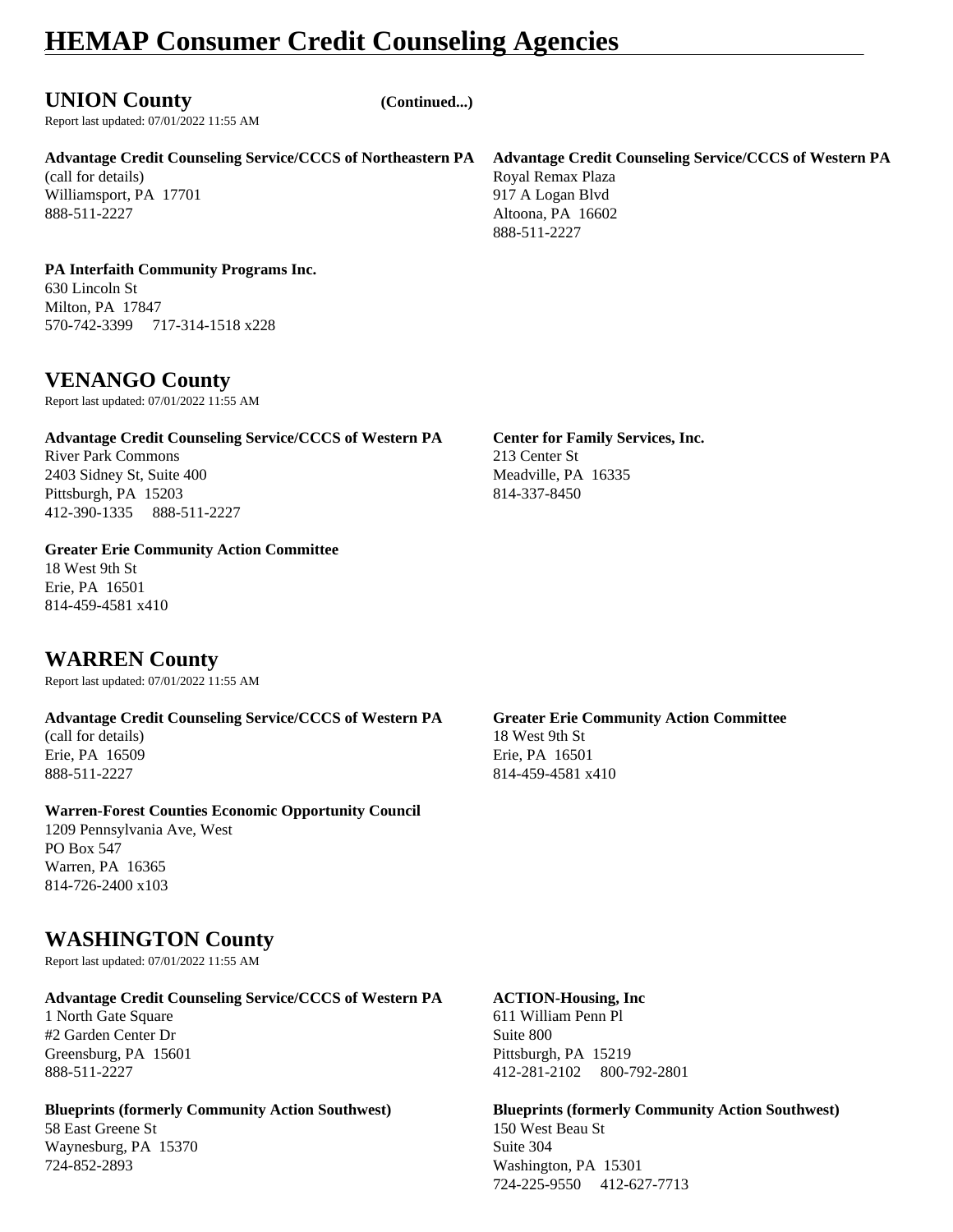### **WAYNE County**

Report last updated: 07/01/2022 11:55 AM

#### **Advantage Credit Counseling Service/CCCS of Northeastern PA NeighborWorks Northeastern Pennsylvania**

Pittston, PA 18640 815 Smith Street

401 Laurel St (formerly Neighborhood Housing Svcs - Lackawanna) 888-511-2227 Scranton, PA 18508 570-558-2490

#### **Trehab Center of Northeastern PA**

100 4th St Suite 20 Honesdale, PA 18431 570-253-8941 888-524-2107

### **WESTMORELAND County**

Report last updated: 07/01/2022 11:55 AM

#### **Advantage Credit Counseling Service/CCCS of Western PA ACTION-Housing, Inc**

#2 Garden Center Dr Suite 800 Greensburg, PA 15601 Pittsburgh, PA 15219

58 East Greene St 150 West Beau St Waynesburg, PA 15370 Suite 304 724-852-2893 Washington, PA 15301

827 Water St 710 5th Ave Box 187 Suite 1000 Indiana, PA 15701 Pittsburgh, PA 15219 724-465-2657 412-281-9773

### **WYOMING County**

Report last updated: 07/01/2022 11:55 AM

#### **Advantage Credit Counseling Service/CCCS of Northeastern PA Commission on Economic Opportunity - Luzerne Co.** 401 Laurel St 165 Amber Ln Pittston, PA 18640 Wilkes-Barre, PA 18702 888-511-2227 570-826-0510 x216 800-822-0359

#### **NeighborWorks Northeastern Pennsylvania Trehab Center of Northeastern PA** (formerly Neighborhood Housing Svcs - Lackawanna) 109 Tiffany Dr 815 Smith Street Montrose, PA 18801 Scranton, PA 18508 570-221-6565 800-982-4045 570-558-2490

1 North Gate Square 611 William Penn Pl 888-511-2227 412-281-2102 800-792-2801

## **Blueprints (formerly Community Action Southwest) Blueprints (formerly Community Action Southwest)** 724-225-9550 412-627-7713

# **Indiana Co. Community Action Program NeighborWorks of Western Pennsylvania**